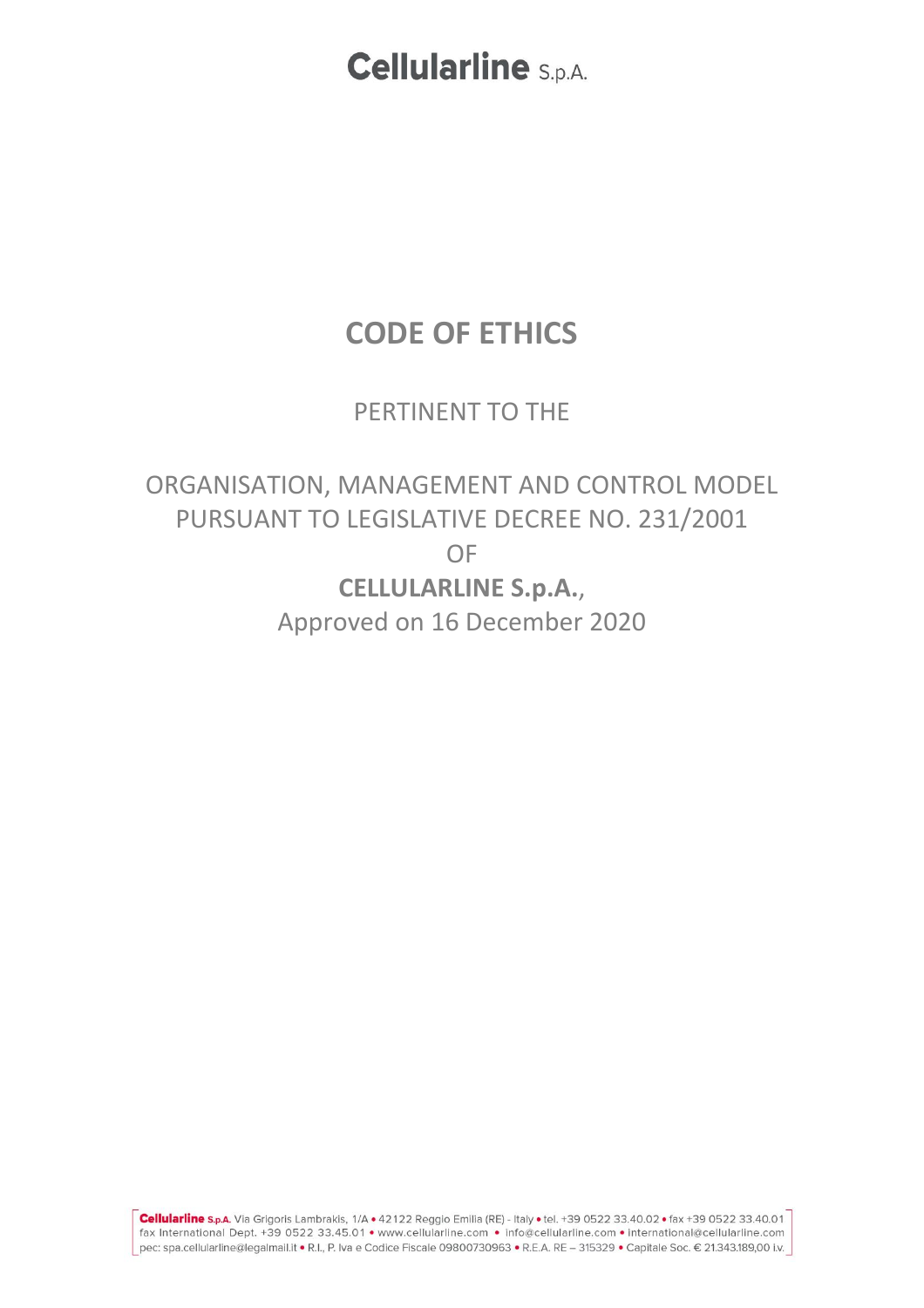### **Contents**

| IV) COMMUNICATION AND DISTRIBUTION OF THE CODE OF ETHICS. IMPLEMENTATION AND |  |
|------------------------------------------------------------------------------|--|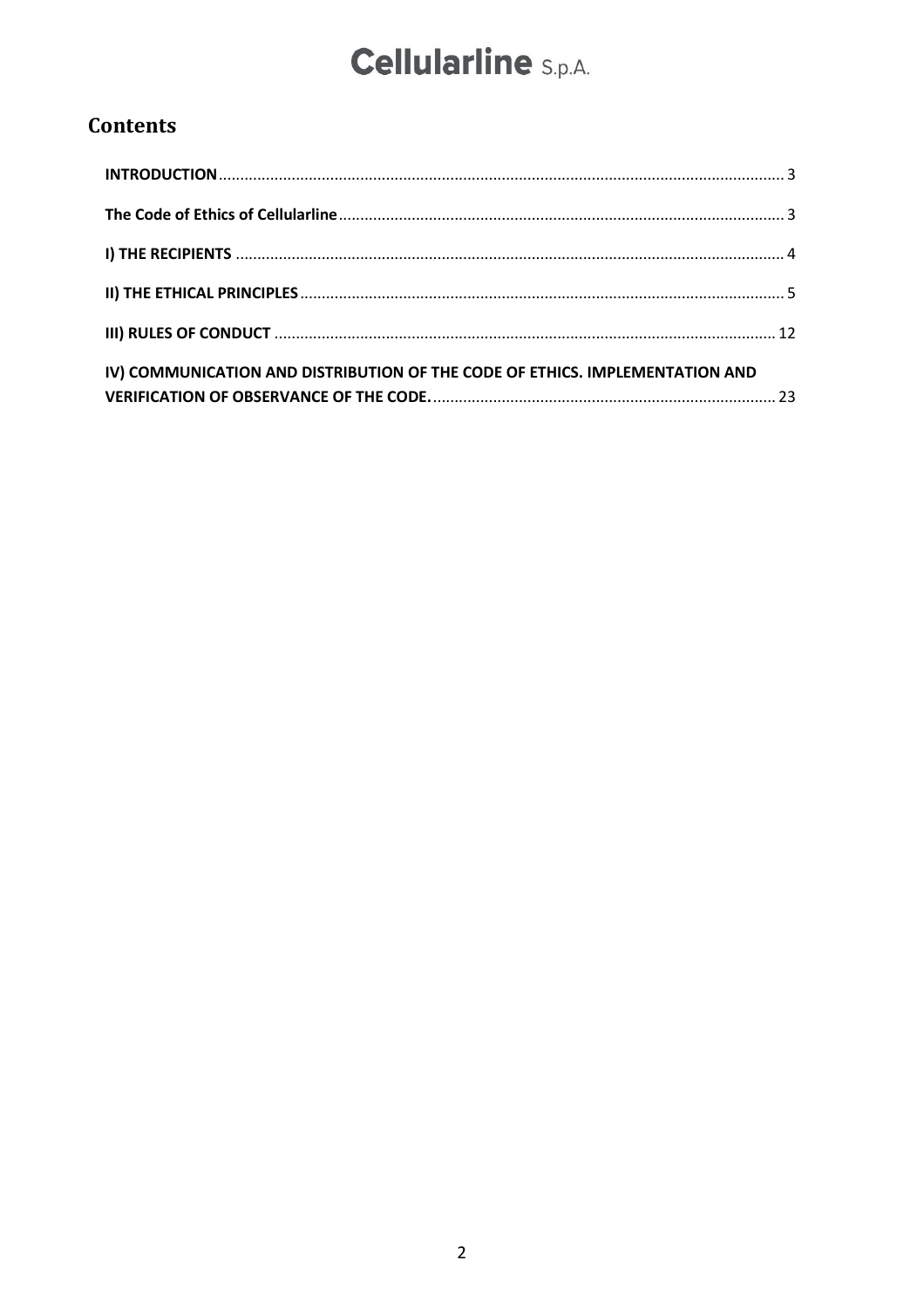#### <span id="page-2-0"></span>**INTRODUCTION**

The business purpose of Cellularline S.p.A. (hereinafter, for the sake of brevity, "**Cellularline**" or the "**Company**" or the "**Entity**") includes the following activities, in Italy and abroad:

a) the import, export, distribution, lease/rent and direct or indirect sale, both wholesale and retail, of electronic, electromechanical, electroacoustic, audiovisual devices and accessories in general, and of other related, pertinent material; the carrying out of the Company's business purpose also contemplates the possibility of the direct management or franchising, directly or via third parties, of stores, sales points, retail warehouses, installation facilities.

b) the acquisition – as a secondary activity – of equity investments in companies or businesses that carry out activities that come within the scope of the Company's business purpose, or that are in some way connected, complementary or similar to it;

c) the control, coordination and strategic, technical, administrative and financial support of entities or companies it has a direct or indirect stake in.

Specifically, the Company is the owner of, amongst others, the **commercial brand Cellularline**, the brand of a company that projects, designs and sells, in Italy and abroad, accessories for smartphones, tablets, wearables and other multimedia devices, and which has gradually established itself as market leader of the sector in Italy and one of the three top players at European level.

The Cellularline Group (hereinafter the "**Group**" or the "**Cellularline Group**") is one of the main operators in the smartphone and tablet accessories sector in the EMEA area, as well as a market leader in Italy; moreover, the Group ranks, by volume, among the top operators in Spain, Germany, Austria, Switzerland, Belgium and Holland, and boasts a good competitive position in the other European countries.

Since July 2019, Cellularline S.p.A. has been listed on the electronic stock market ("MTA") - STAR Segment managed by Borsa Italiana S.p.A.

#### <span id="page-2-1"></span>**The Code of Ethics of Cellularline**

This Code of Ethics (hereinafter also the "Code"), approved by the Board of Directors with the resolution of 16 December 2020, is one of the fundamental protocols of the Organisation, Management and Control Model ("**Model**") the Company has equipped itself with, pursuant to and in accordance with Legislative Decree no. 231/2001 ("**Decree**").

The Code of Ethics is a benchmark that seeks to guarantee the highest standard of ethics in the carrying out of the corporate activities on the part of all those operating on behalf of and in the interest of the Company.

The instructions contained in the Code of Ethics should be interpreted in the wider context of safeguarding the inviolable human rights regarding labour, safety and fighting and repudiating all kinds of criminal phenomena, and of safeguarding the environment, sustainable development and social and corporate responsibility, which are the values the Company is inspired by and adheres to.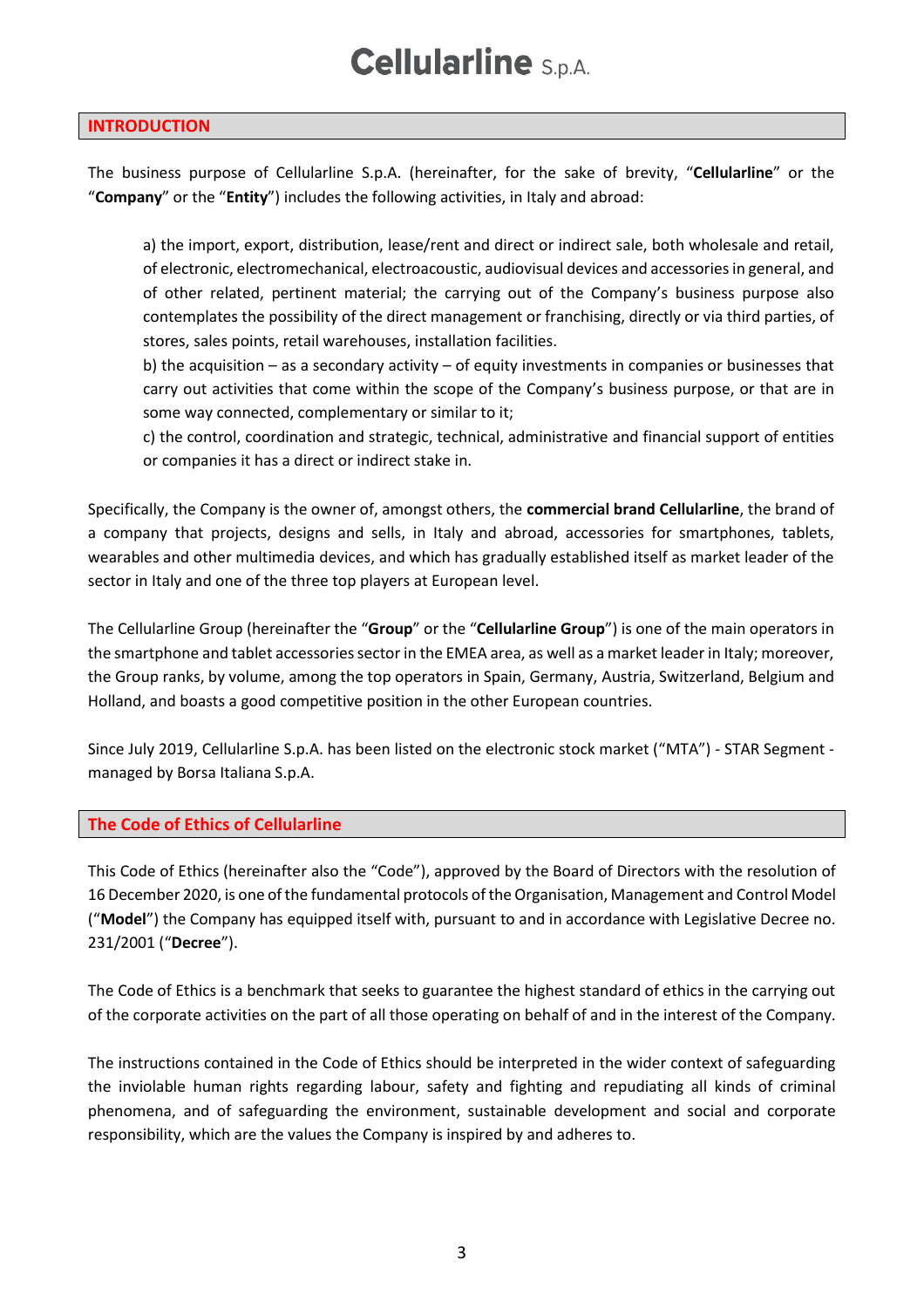In order to guarantee observance of the rules and principles set forth in the Code of Ethics, a Supervisory Body (hereinafter also "**SB**" or "**Body**") has been set up, which, pursuant to the Decree, is also called upon to efficiently verify and monitor the effective implementation of the Code of Ethics.

As described in more detail in the document entitled "**Statute of the Supervisory Body**", in order to guarantee effective observance of the measures set forth in the Code, the SB, where appropriate, may propose the application of sanctions.

Any Staff member who fails to observe the Code of Ethics may be subject to the sanctions provided for in the Disciplinary System, and where deemed necessary, the matter may be handed over to the authorities responsible for dealing with the unlawful action committed.

This Code is composed of four sections:

- i) the first indicates the Recipients of the aforementioned Code;
- ii) the second indicates the general ethical principles that apply to the benchmark values underlying the Company's activities;
- iii) the third indicates the rules governing conduct established for the Recipients;
- iv) the fourth governs the communication, formation and implementation of the Code of Ethics, as well as the pertinent monitoring and control activities.

By means of a resolution of the Board of Directors, the Code of Ethics may be modified or added to, also based on the suggestions and indications received from the Supervisory Body.

#### <span id="page-3-0"></span>**I) THE RECIPIENTS**

With the aim of providing ethical guidelines for the activity carried out by Cellularline, this Code is binding upon all the directors, statutory auditors and other subjects who work for the audit company whose services are used by the Company (hereinafter indicated, respectively, as "**Directors**", "**Statutory Auditors**" and "**Auditors**"), its employees, including managers (hereinafter jointly referred to as "**Personnel**"), with no exceptions, and for all those who, although external to the Company, work directly or indirectly for the Company, or promote its products (e.g. agents, collaborators of any kind, consultants, suppliers, trading partners or distributors, hereinafter referred to as "**Third-Party Recipients**") (all the subjects indicated in the paragraph will be generally described below as "**Recipients**", or "**Recipient**" if singular).

All the Recipients must therefore observe, and, as far as they are responsible, ensure observance of the principles set forth in the Code of Ethics, which also applies to the activities carried out by the Company abroad. Under no circumstances shall claiming to act in the interest of Cellularline justify the adoption of behaviours in contrast with those set forth in this document.

Observance of the regulations set forth in the Code must, in particular, be considered an essential part of the contractual obligations of the employees vis-à-vis the Company, pursuant to and in accordance with art. 2104 et seq. of the Italian Civil Code.

A breach of the regulations set forth in the Code of Ethics damages the relationship of trust established with the Company and may lead to disciplinary action and the payment of compensation for the damage caused, without prejudice, for employees, to compliance with the procedures set forth in art. 7 of Law no. 300 of 20 May 1970 (known as the Workers' Statute), of the collective labour agreements and any corporate regulations adopted by the Company.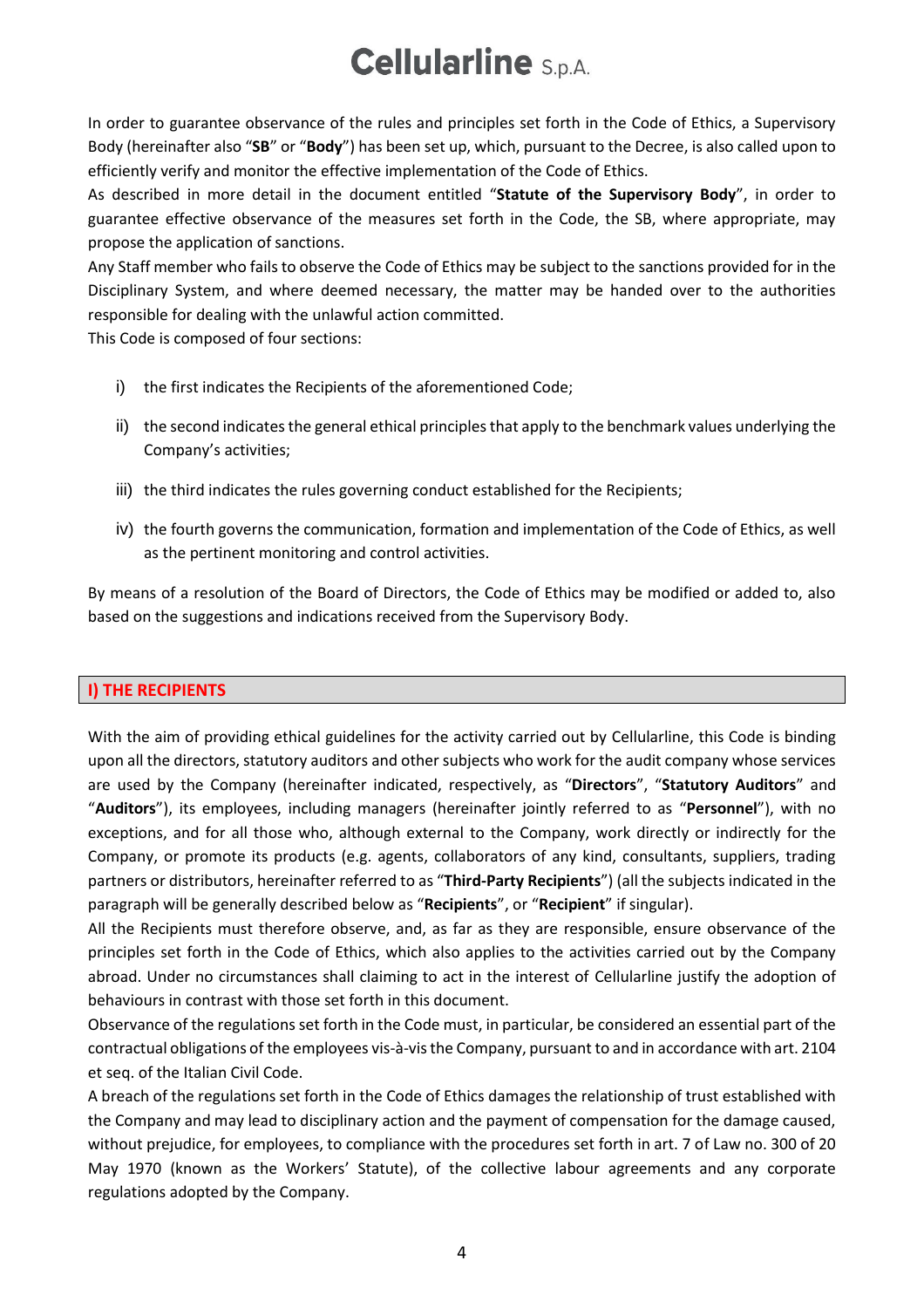### <span id="page-4-0"></span>**II) THE ETHICAL PRINCIPLES**

Defined below are the ethical principles that must be observed by all the Recipients. It must be emphasised that on no account may the conviction of acting to the advantage of the Company justify behaviours in contrast with the principles of this Code, which have precedential value in all circumstances.

#### **II.1. Responsibility and observance of the law**

The essential principle Cellularline abides by is observance of the laws, rules and regulations in force in Italy and in all the countries it operates in, and of the democratic order constituted therein.

The Recipients, in carrying out their duties and performing the respective activities, must follow conduct bound by full compliance with all regulations in force, national and international, the regulations defined by the Supervisory Authorities as well as internal procedures.

#### **II.2. Honourability and absence of conflict of interests**

The principle of honourability implies respect for the rights of all the subjects involved in the activity of the Company.

Specifically, the Recipients must act in an honourable way, so as to avoid situations involving a conflict of interests, i.e., in general, all those situations in which the pursuit of their own interests is in contrast with the interests and the mission of the Company. It is also important to avoid situations from which an employee, a director or other Recipients may obtain an undue advantage and/or profit, as a result of opportunities learned of during and as a result of the carrying out of his/her activity.

#### **II.3. Impartiality and equality**

Cellularline rejects and repudiates all and any principles of discrimination based on the gender, nationality, religion, personal and political opinions, age, health and economic situation of the subjects with whom it engages, including suppliers.

The decisions and behaviours are adopted and implemented with full respect for the personality of each person, incentivising and rewarding merit, integrity and a sense of responsibility with utmost respect for individual diversity.

Without prejudice to the legitimate pursuit of the Company's business interests, in commercial, professional or work negotiations, it is not allowed to unduly profit from any greater bargaining power.

Any resources who believe they have been discriminated against may report the matter to the Supervisory Body, which will verify whether a breach of the Code of Ethics has effectively taken place.

#### **II.4. Honesty**

Recipients must be aware of the ethical significance of their actions and must not pursue personal or corporate gain in breach of the laws in force or the regulations set forth in this Code.

In drawing up commercial agreements with clients, it is important to ensure that the clauses are drafted clearly and comprehensibly and that equality is maintained between the parties.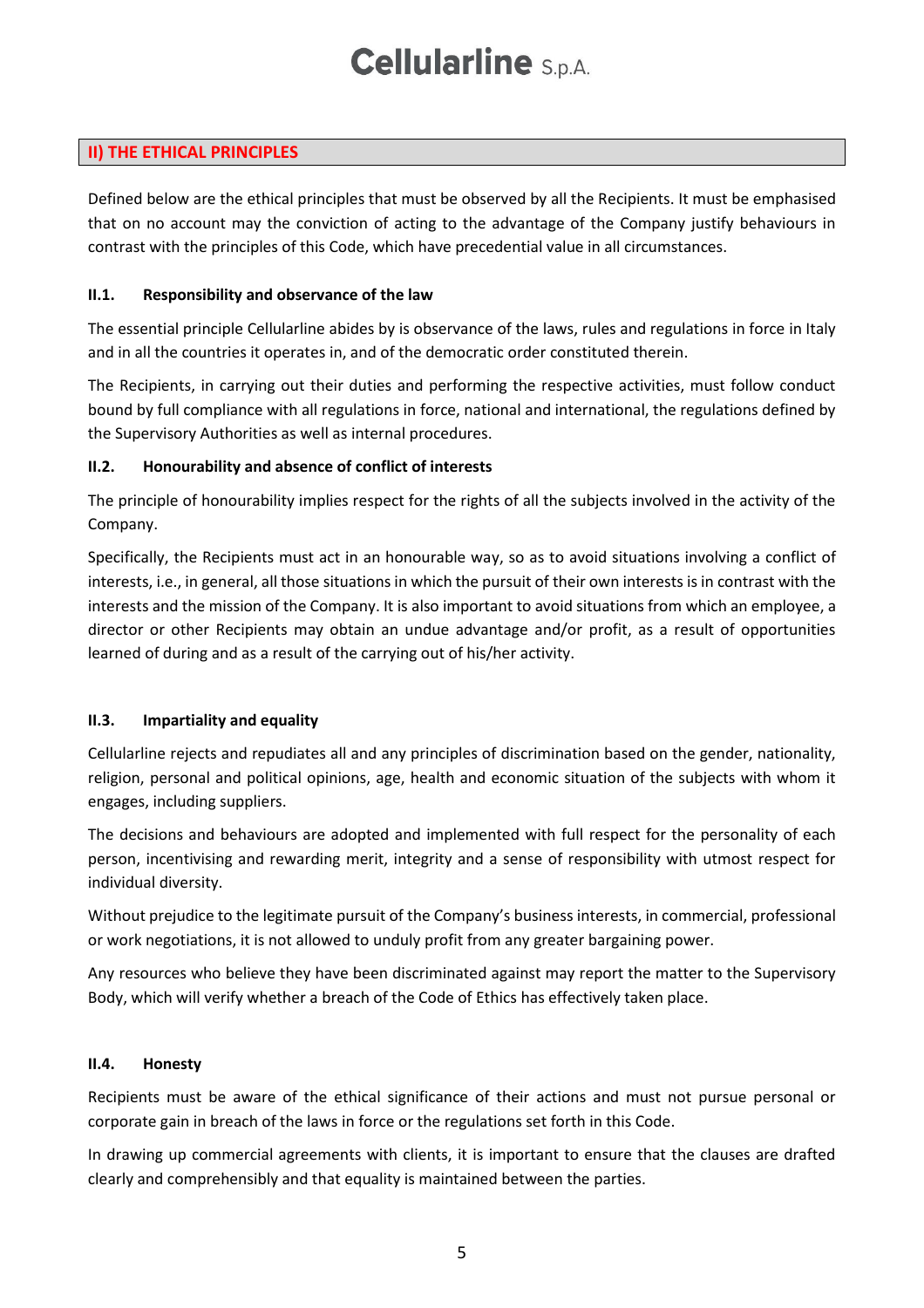#### **II.5. Rejection of violence**

Cellularline condemns all forms of violence or threats aimed at obtaining behaviours that are contrary to the law, or to any principles or rules of behaviours contemplated in this Code of Ethics.

#### **II.6. Transparency**

The principle of transparency is founded on the truth, accuracy and completeness of information both inside and outside the Company.

Out of respect for the principle of transparency, all operations or transactions must be properly recorded, authorised, verifiable, lawful, consistent and congruous.

All actions and operations must be adequately recorded and it must be possible to verify the decision-making and authorisation process and how the transactions and operations are carried out.

For every operation, there must be adequate documentary support, so that checks may be carried out at any time attesting the characteristics of the operation and the reason for it, and identifying who authorised, carried out, recorded and verified the operation.

The Company adopts objective and transparent criteria when choosing its suppliers. This choice, in compliance with the regulations in force and with internal procedures, must be made on the basis of objective considerations regarding competitiveness, quality and the technical and economic conditions offered.

#### **II.7. Efficiency**

In all working activities, company resources must be used and managed as cost-effectively and efficiently as possible, always ensuring that the highest quality standards are met.

Cellularline also undertakes to safeguard and protect the company's assets and resources and to manage its equity and capital by adopting all the necessary cautionary measures.

#### **II.8. Fair competition**

Cellularline's corporate actions are based on competition inspired by the principles of honourability, fairness and transparency vis-à-vis the operators present on the market.

The Company undertakes never to damage the image of competitors and their products.

#### **II.9. Safeguarding of privacy**

Cellularline undertakes to safeguard the privacy of Recipients, in observance of the regulations in force, with a view to avoiding the transmission or dissemination of personal data without the consent of the interested parties.

The acquisition, processing and storing of personal data are conceived in such a way as to ensure they cannot be obtained by unauthorised persons and/or entities.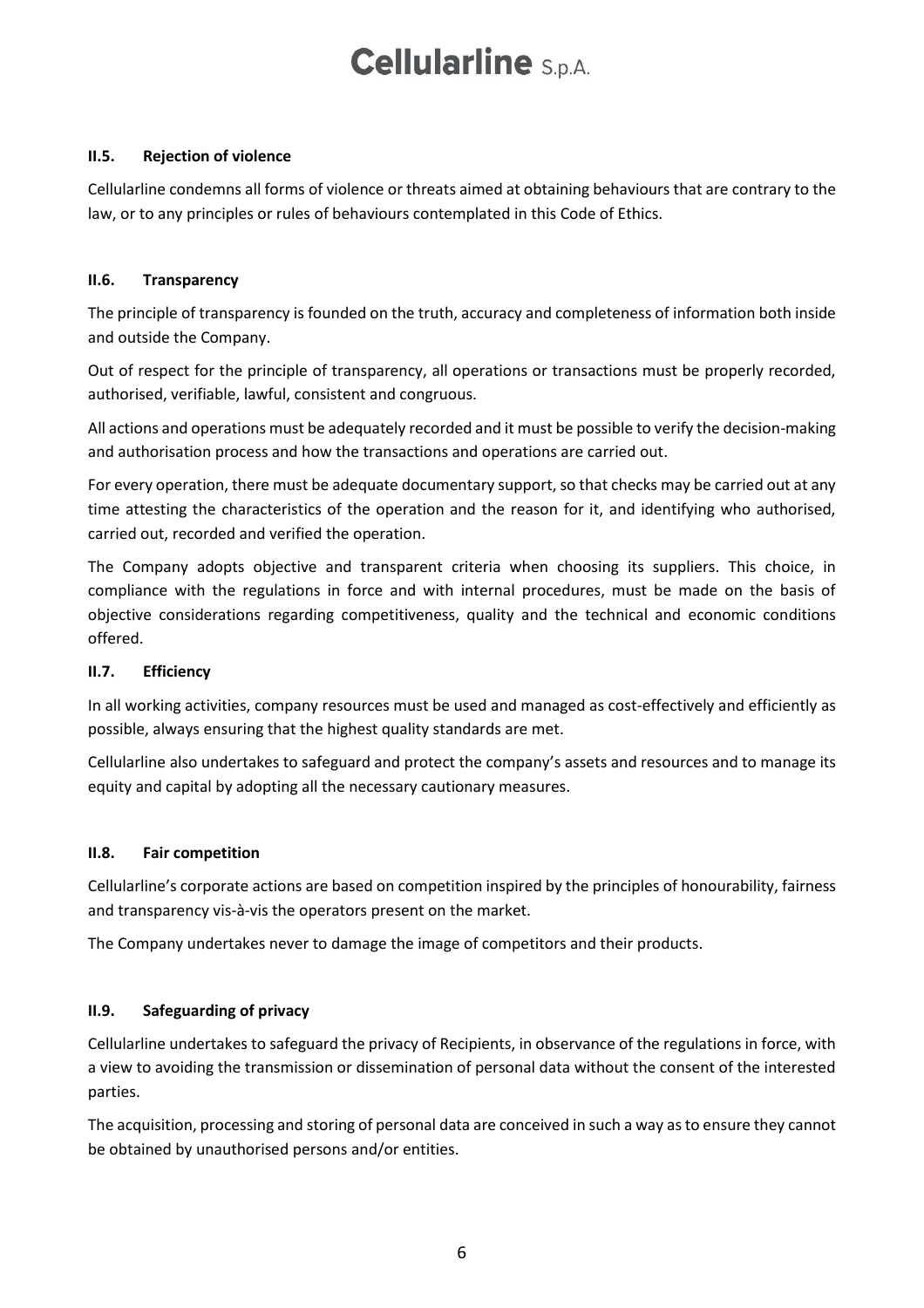#### **II.10. Spirit of service**

Within the scope of their competencies and responsibilities, Recipients must behave in such a way as to pursue the corporate mission, aimed at providing a service of high social value and use for the community, which must be offered the highest quality standards.

#### **II.11. The Value of People**

People are acknowledged as a fundamental, essential factor for company growth.

Cellularline safeguards professional growth and development with a view to boosting the range and depth of skills possessed, in compliance with the regulations in force governing the rights of the individual, with particular regard to the moral and physical integrity of Staff.

The Company undertakes not to encourage any form of clientelism and nepotism.

Staff are recruited exclusively on the basis of regular employment contracts and no irregular forms of employment are tolerated. New employees must be informed of all the aspects regarding the working relationship.

Salary increases or other incentives and access to roles and positions of greater responsibility are linked – as well as to the regulations established by law and by the pertinent collective labour agreement – to the individual performance of employees, and to their ability to demonstrate their organisational skills through behaviours conforming to the ethical principles followed by the Company and set forth in this Code.

#### **II.12. Relations with the community and protection of the environment**

Cellularline acknowledges the fundamental importance of protecting the environment in order to ensure consistent, balanced growth.

Therefore, the Company undertakes to safeguard the environment and to contribute to the sustainable development of the areas it operates in, also by using the finest technologies available and constantly monitoring company processes, as well as identifying industrial solutions with the lowest possible environmental impact.

All Cellularline's activities must be carried out in such a way as to comply with environmental regulations. Seeking an advantage for the company can never be a justification for a breach or potential breach, intentional or through negligence, of environmental regulations.

#### **II.13. Dealings with the Public Administration and the fight against corruption.**

Cellularline seeks to guarantee maximum integrity and honourability in its dealings with public institutions and thus with the Public Administration, in order to ensure maximum clarity in its institutional relations.

In its relations with Public Officers and with individuals who are politically exposed or with their families or "individuals closely connected" with them, or as defined in Legislative Decree no. 231/07, Staff must behave honourably and with the maximum integrity, and must avoid even giving the impression that they might wish to improperly influence their decisions or request favourable treatment.

It is severely forbidden to make unlawful payments in dealings with the Institutions or with Public Officers, and with their family members or persons closely connected to them. All the Recipients of the Code of Ethics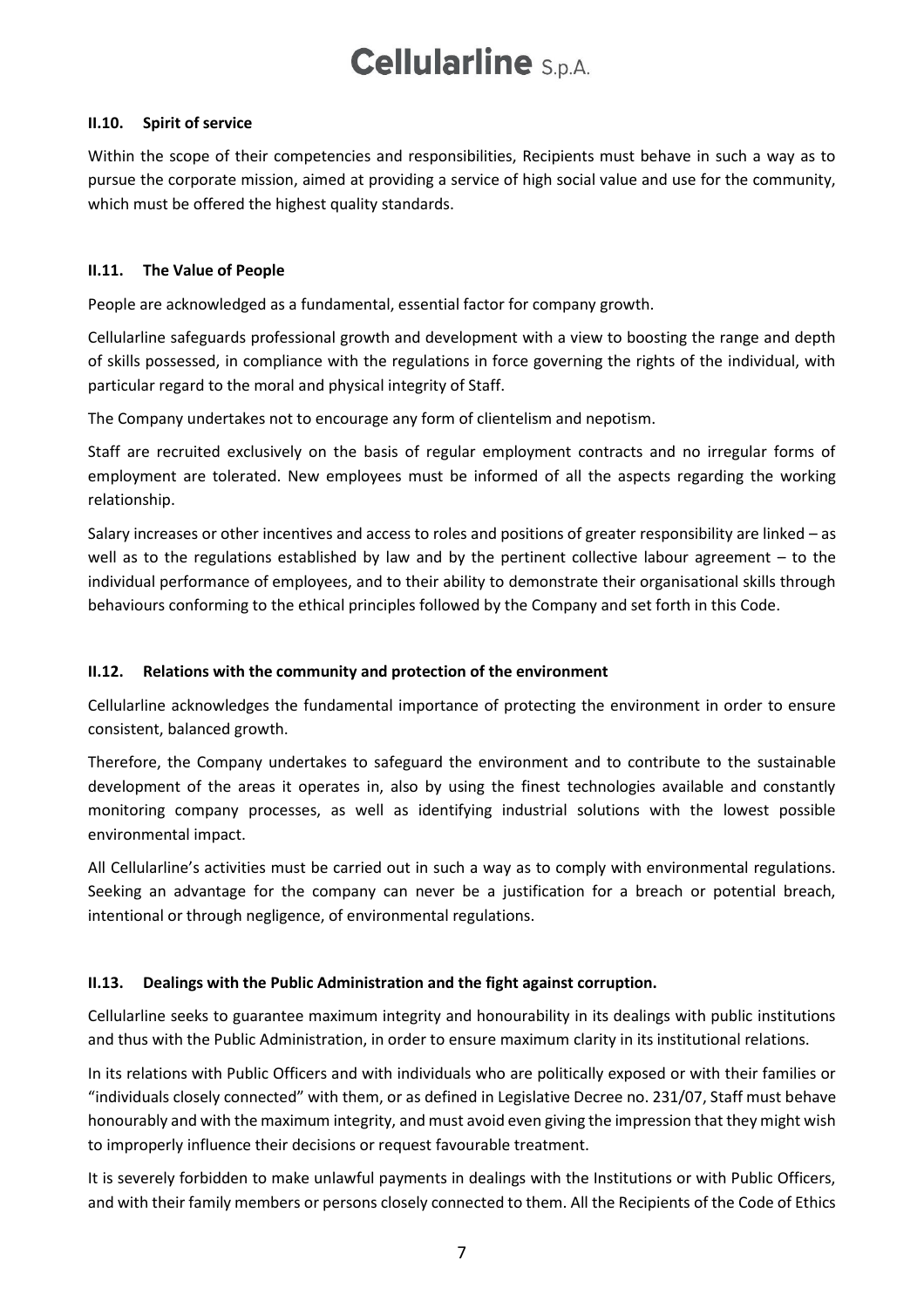must abstain from making payments of any amount in order to obtain unlawful benefits when representing the Company vis-à-vis the Public Administration.

The Company expressly forbids any behaviour that may give rise, even partially, to corruption, favouritisms, collusive behaviour, direct and/or indirect requests, including promising personal advantages for any subject belonging to the Public Administration.

#### **II.14. Dealings with associations, trade union organisations and political parties**

Cellularline does not make direct or indirect contributions towards financing political parties, committees and political and trade union organisations, or to their representatives or candidates.

Furthermore, the Company does not fund associations or sponsor events or congresses whose aim is to spread political propaganda.

The Company may, in contrast, make contributions or donations to subjects with social, moral, scientific and cultural aims.

### **II.15. Dealings with international operators**

Cellularline undertakes to guarantee that all its dealings, including those of a commercial nature, with subjects operating at international level are carried out in full compliance with the laws and regulations in force, with the aim of preventing the risk of cross-border offences being committed.

To this end, the Company undertakes to adopt all the cautionary measures necessary to verify the reliability of international operators, as well as the lawful origin of the capital and resources used by said operators within the scope of their dealings with the Company.

As far as possible, Cellularline also undertakes to collaborate, in a proper and transparent manner, with any Authority, including those abroad, that may request information or carry out investigations concerning the relations entertained between the Company and international operators.

And in addition, with reference to international trade relations (non-EU), the Recipients are required to:

- respect regulations in force on customs duties, refraining from any conduct or commercial practices such so as to result in conduct conflicting with the legislative and regulatory provisions in question;
- respect, in relationships with Customs Officials, the proper functioning of cross-border goods management activities;
- respect the permits, prohibitions and limitations set forth for the movement of goods across borders;
- introduce goods into the state according to lawful and transparent methods.

### **II.16. Opposition to all forms of terrorism**

Cellularline firmly opposes all forms of terrorism and, within the scope of its activities, intends to adopt appropriate measures to prevent any risk of involvement in acts of terrorism, thus contributing to the strengthening of democracy and peace among peoples.

To this end, the Company undertakes not to establish any working or commercial relationship with subjects, be they legal or physical persons, involved in acts of terrorism, and not to finance or in any way facilitate any such activities.

Specifically, the Recipients are required to:

reject and undertake to combat the spread of ideas and the performance of actions aiming to spread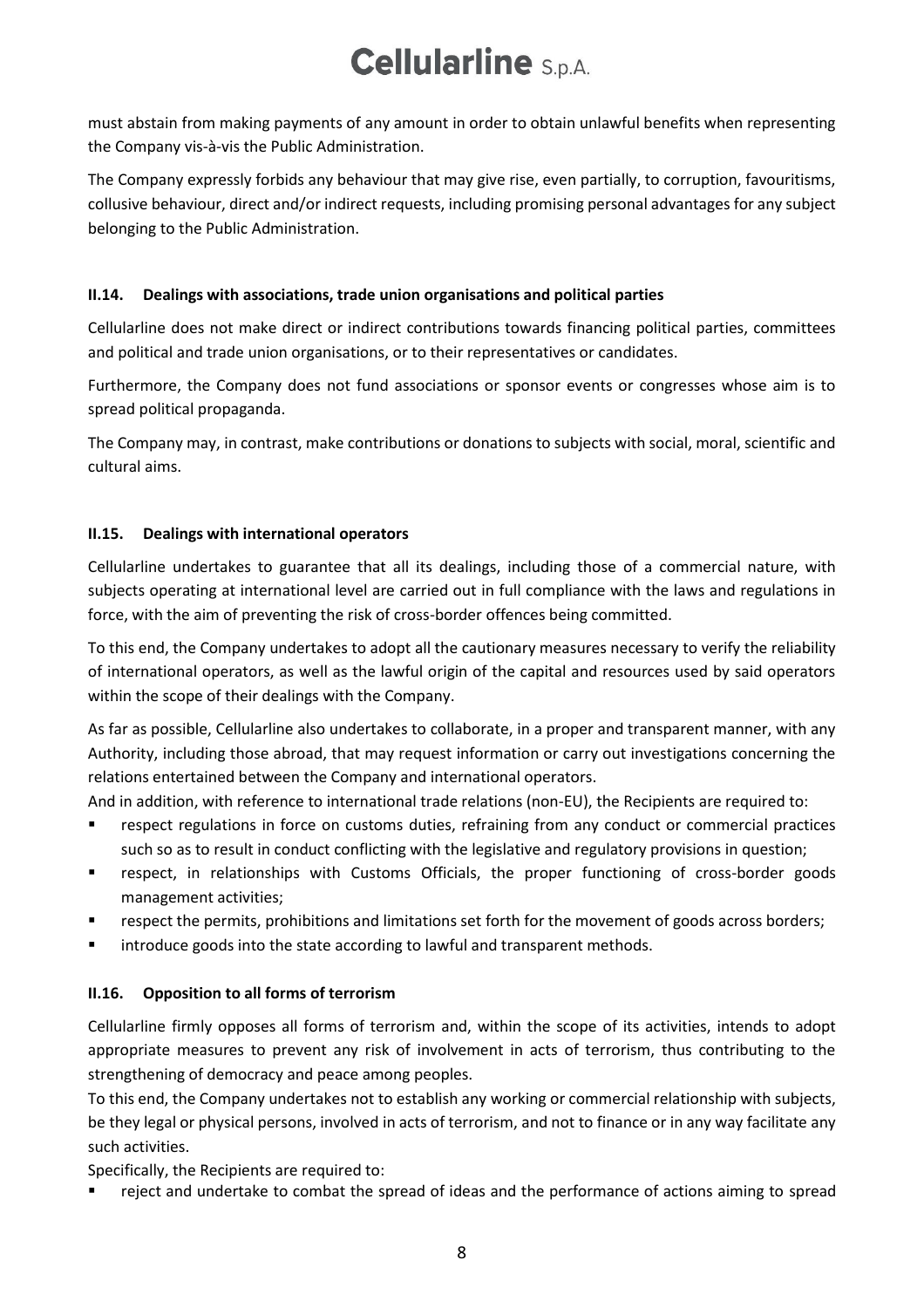terror or subvert the constitutional democratic order;

▪ ensure and promote the protection of democratic values and respect for the State, the Constitution and Public Institutions, as fundamental values of our legal system.

#### **II.17. Protection of individuals**

Cellularline acknowledges the need to safeguard individual liberty in all its forms, and opposes all manifestations of violence, especially those aimed at limiting personal freedom, as well as all forms of child pornography and/or prostitution.

The Recipients, each based on their role and responsibilities, must:

- ensure and promote the protection of individual freedoms, as a fundamental good through which the human personality is expressed;
- reject and undertake to combat childhood labour and exploitation and labour exploitation in general, also by refusing to enter into contracts with third parties that rely on this.

#### **II.18. Protection of health and safety in the workplace**

Cellularline does its utmost to guarantee health and safety in the workplace.

To this end, the Company adopts the most appropriate measures to avoid the risks connected with the carrying out of its business activity, and, where this is not possible, to adequately assess the risks that exist, with the aim of combatting them directly at the source and ensuring they are removed, or, if they cannot be eliminated, ensuring they can be dealt with.

Within the framework of its activity, Cellularline undertakes to facilitate the task of workers as far as possible, including how working positions are conceived and how working equipment and working and production methods are chosen, in particular in order to limit monotonous, repetitive work and to reduce the effects of such tasks on workers' health.

These principles are followed by Cellularline so that the necessary measures can be identified and adopted to safeguard workers' health and safety. Such measures include activities to prevent professional risks, as well as information and training activities and preparing the necessary organisation and resources.

Recipients must comply with these principles, especially when decisions must be taken or choices made, and when such decisions or choices must be implemented thereafter.

#### **II.19. Guaranteeing transparency in commercial transactions (anti-money laundering)**

The Company seeks to guarantee maximum transparency in commercial transactions, deploying the most appropriate instruments to combat money laundering and the receiving of stolen goods.

The principles of honourability, transparency and good faith must be followed in dealings with all contracting partners, even if they belong to the same Group. Specifically, the Recipients are required to:

- scrupulously respect the obligations laid out by regulations in force *pro tempore*, also on limitations on the use of cash money, and ensure the prompt and punctual fulfilment of the obligations established on the matter and the traceability of cash flows;
- refrain from acquiring and/or repurchasing goods for which they may even only suspect an unlawful origin or carrying out any transformation operation on them.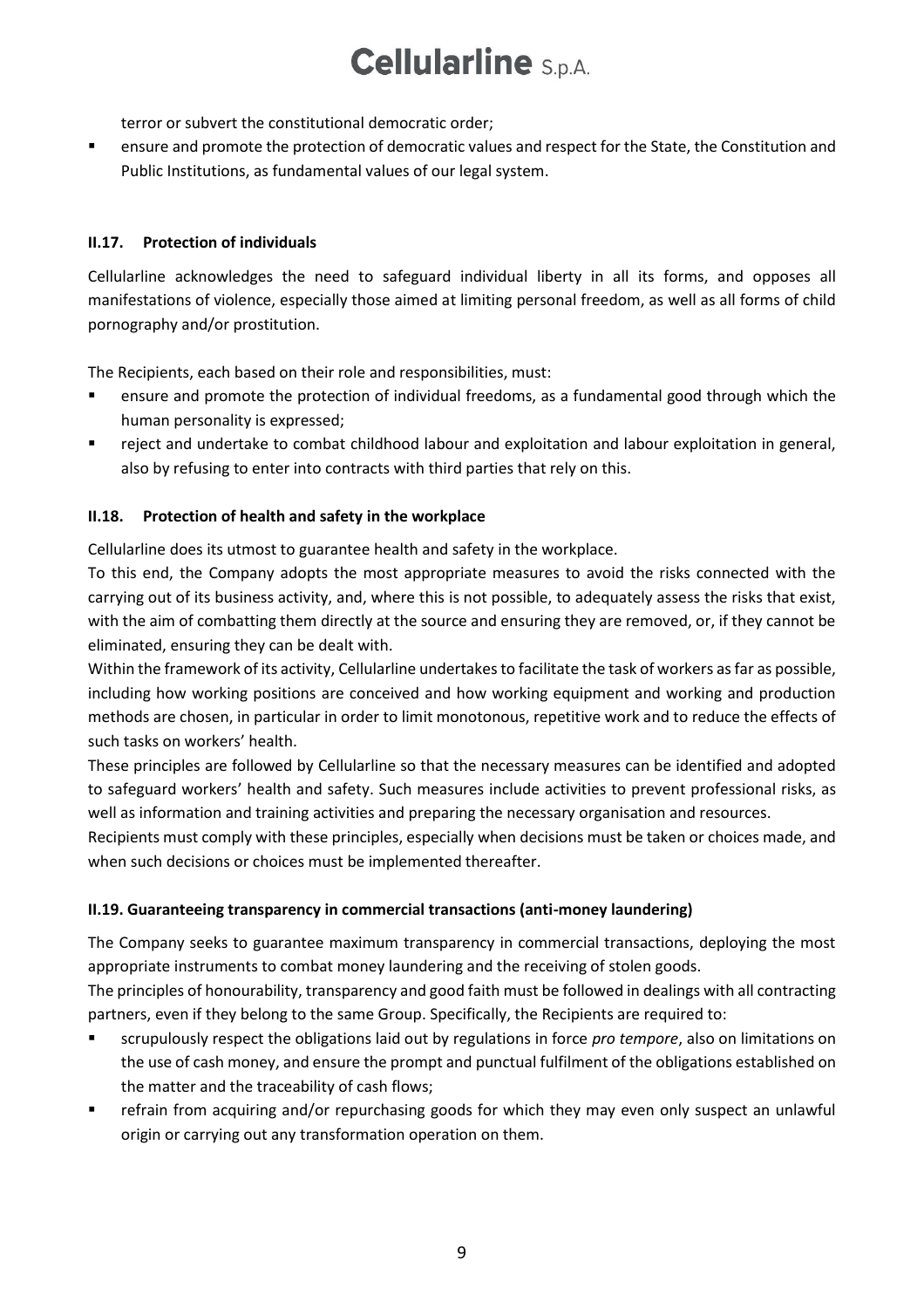#### **II.20. Opposition to criminal organisations**

The Company opposes all forms of criminal organisation, both national and cross-border. The Entity adopts the appropriate measures to prevent the risk of the Company or its employees being involved in any way in dealings or activities of any nature with such organisations.

To this end, the Company does not enter into any kind of working or commercial relationship or collaboration with subjects – be they legal or physical persons – directly or indirectly involved in criminal organisations, or connected by means of family and/or other relationships with exponents of known criminal organisations, nor does it finance or in any way facilitate any activities that may be connected to such organisations. The Recipients must:

- ensure adequate prevention of the risk of criminal infiltration and promote the adoption of methods for assessing the reliability of the various parties (natural persons or entities) that have relationships with the Company;
- guarantee that each decision-making process in which the Company is directly or indirectly involved must necessarily take place and be finalised with the involvement of multiple different parties, with the separation of the relative roles, and according to methods that allow for the tracking and verification, including over time, of the contributions made by each function involved.

### **II. 21. Protection of industrial and intellectual property rights**

Cellularline complies with the regulations governing the protection of trademarks, patents and other distinguishing marks, as well as authorship rights.

Specifically, the Company does not permit the use of intellectual property without the authentic S.I.A.E. (Italian Authors' and Publishers' Society) mark, or with altered or counterfeit marks; it prohibits the reproduction of computer programs and the content of data banks, and the appropriation and distribution, in any form, of protected intellectual property, also by revealing the content of such intellectual property before it has been made public.

The Company does not permit the use, in any way and for any purpose, of products with counterfeit trademarks or signs, or the manufacture, sale or any commercial activity regarding products patented by third parties and to which the Company does not hold any rights.

And furthermore, the Recipients are required to:

- promote the proper use of creative intellectual property, as well as computer programmes and databases;
- use exclusively software for which they have a valid licence in their activities;
- ensure full respect for regulations in force *pro tempore*, also in relation to the content directly or indirectly accessible through the Company's website.

#### **II.22. Collaboration with the Authorities in the event of investigations**

The Company acknowledges the value of the legal and administrative authorities, and seeks to guarantee maximum integrity and honourability in its dealings with the competent Authorities.

To this end, it prohibits any action designed to or liable to interfere with investigations or inspections conducted by the competent Authorities, and specifically, any behaviour aimed at obstructing the pursuit of truth, also by inducing persons summoned by the legal Authorities not to make declarations or to make false declarations.

The Company undertakes to adopt all the measures necessary to provide any collaboration requested by the Authorities, within the limits of compliance with the regulations in force.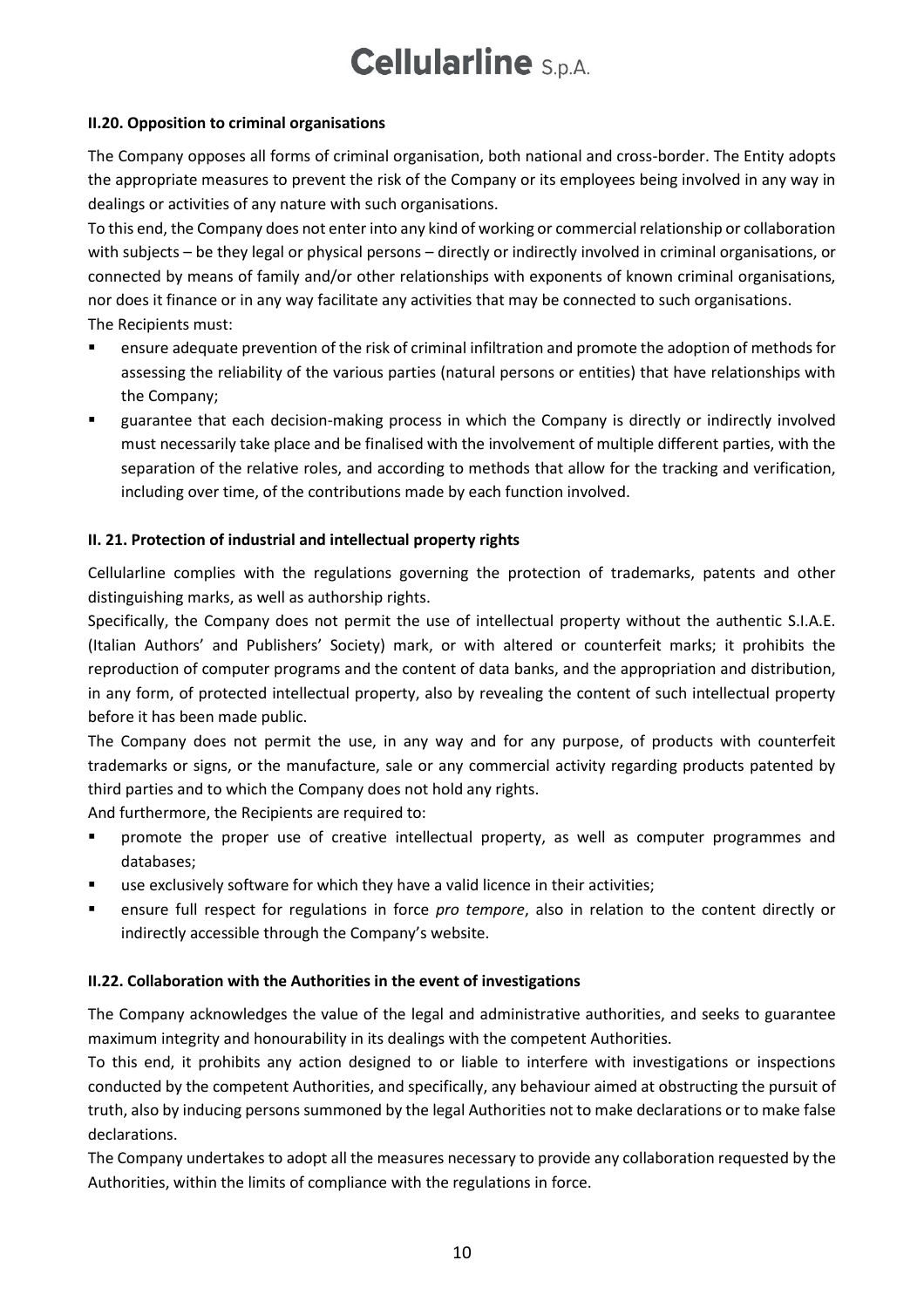#### **II.23. Proper use of IT instruments**

The Company seeks to use IT and electronic instruments in such a way as to guarantee the integrity and authenticity of the data processed, in order to protect the interests of the company and of third parties, with particular reference to the Authorities and public Institutions.

To this end, it adopts appropriate measures to ensure that access to electronic and IT data occurs in full compliance with the regulations in force and with respect for the privacy of the subjects involved, and in such a way as to ensure information remains confidential and is processed by subjects specifically authorised for said purpose, preventing any undue interference.

#### **II.24. Fighting forms of corruption in dealings between private subjects**

Cellularline considers it fundamental and essential for dealings with private subjects (suppliers, competitors, consultants, commercial partners, etc.) to be founded upon maximum fairness and loyalty, integrity, honourability and good faith.

To this end, also with regard to dealings with private subjects, the Company prohibits corruption, favouritisms, collusive behaviour and direct or indirect pressure aimed at obtaining undue benefits or advantages.

Specifically, the Company forbids the concession or the promise of any personal advantage to representatives of third-party companies from which Cellularline obtains an undue advantage to the detriment of said third-party companies.

The Company's interests may not in any event be pursued to the detriment of free and fair competition on markets.

#### **II. 25. Safeguarding the capital of the Company and its creditors**

One of the key ethical aspects underlying Cellularline's actions is its observance of principles of behaviour aimed at safeguarding the company's capital, protecting creditors and third parties that establish relations with the Company, and, in general, the transparency and honourability of the Company's economic and financial activities. The Company therefore intends to guarantee the transmission and observance of rules of conduct designed to safeguard the aforementioned values, also with a view to preventing the commission of the corporate offences contemplated in the Decree.

#### **II. 26 Control and transparency with regard to accounting**

Recipients undertake to ensure that acts regarding the management of the company are represented accurately and truthfully in the Company accounts.

The accounting documentation must correspond to the principles set forth above and must be easily traceable, and set out in accordance with logical criteria.

In all cases, payments made by the company must always correspond accurately and exclusively to the service provided and in compliance with the terms set forth in the pertinent contract, and may not be made to any subject other than the other party to the contract.

The use of company funds for illegal or improper purposes is strictly forbidden. No payments of any kind must be made to any subject unless they are based on duly authorised corporate transactions, and no unlawful forms of remuneration may be paid.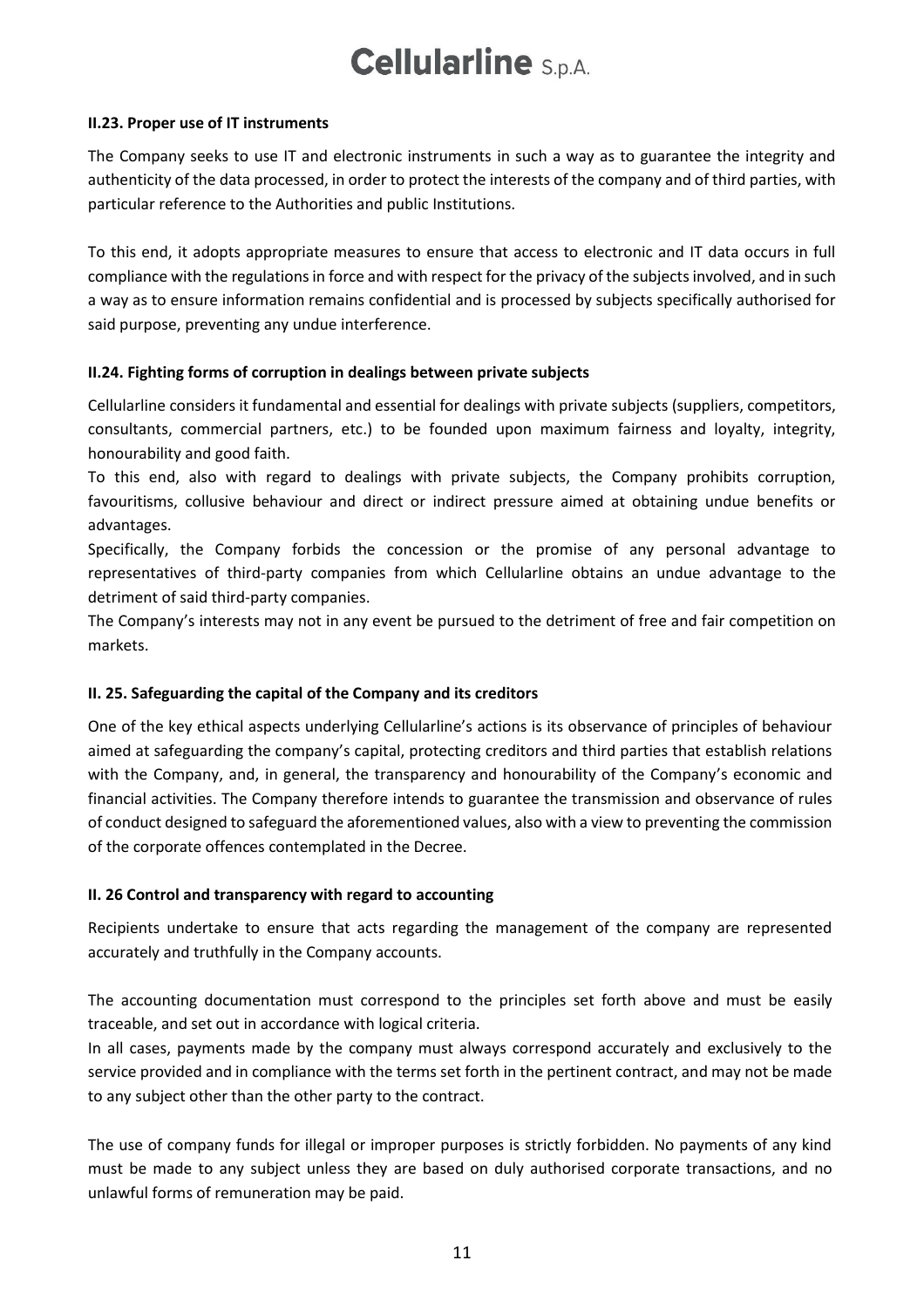The Company may grant contributions or sponsorship to private subjects and public entities in the non-profit sector, especially for social and cultural purposes, in compliance with regulations governing accounting, financial statements and taxation. The procedures for this must be absolutely transparent, with particular reference to the criteria adopted and the consistency of the sums granted.

Furthermore, the recipients of this Code of Ethics, with reference to accounting activities, should refrain from:

- contributing to the creation, receiving or using invoices of suppliers of goods and/or services or other documents for non-existent services or services other than those received in order to obtain an economic benefit for the Company;
- creating fictitious database entries or enacting any other artifice or scheme to use invoices or other documents of non-existent suppliers of goods and/or services for the presentation of false corporate and tax communications/statements;
- preparing a false representation of the compulsory entries using invoices or other documents for nonexistent transactions;
- concealing or destroying, all or in part, the accounting entries and/or documents for which retention is compulsory;
- indicating in income tax or value added tax returns asset elements in an amount lower than the actual amount or non-existent liabilities;
- not submitting compulsory income tax or value added tax returns;
- using credits not due or non-existent credits for offsetting.

#### **II.27. Quality of Services and Products**

Cellularline seeks to satisfy and protect its customers, by paying attention to requests liable to help improve the quality of its products and services.

With this in mind, the aim of Cellularline's research and development and marketing activities is to ensure its products and services are of the highest quality.

#### **II.28. Dealings with Suppliers**

Cellularline selects its suppliers and makes decisions regarding the conditions for the purchase of goods and services on the basis of clear, transparent procedures inspired by objective, impartial, equitable criteria.

When evaluating offers, the Company favours suppliers that undertake to comply with the regulations in force regarding safety in the workplace, the safeguarding and protection of the environment and the safeguarding of confidentiality, as well as the regulations set forth in this Code of Ethics.

The Company undertakes to build business relationships with suppliers able to guarantee the utmost honourability and transparency.

#### <span id="page-11-0"></span>**III) RULES OF CONDUCT**

#### **III.1. Principles and rules of conduct for members of the corporate bodies**

The corporate bodies are aware that it is their responsibility not only to comply with the law, the regulations in force and the articles of association, but also to observe the measures set forth in the Model and in the Code of Ethics that forms part of it.

Members of the bodies are required to: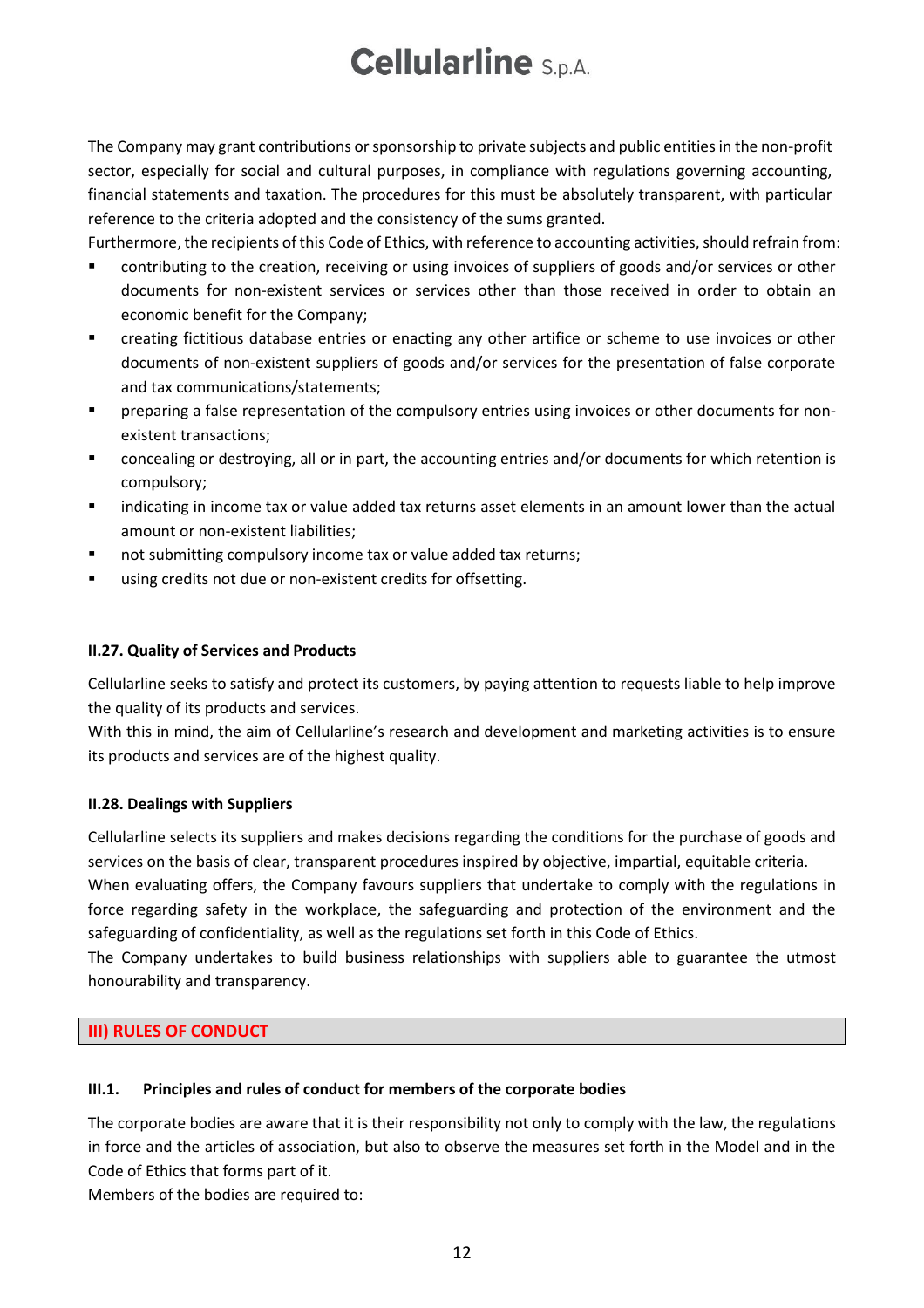- behave autonomously, independently and honourably towards the public institutions, private subjects (including the company's creditors), economic associations and political forces, as well as towards all national and international operators;
- behave with a sense of integrity, loyalty and responsibility towards the Company;
- guarantee assiduous, informed participation in meetings and activities of the corporate bodies;
- ensure the company mission is shared and accompanied by a critical spirit, in order to make a significant personal contribution;
- carefully consider conflicts of interests or incompatibility of functions, abstaining from taking action in situations where a conflict of interest is present regarding their particular area of activity;
- not to hinder in any way the control and/or review/audit activities carried out by shareholders, by the other corporate bodies, including the Supervisory Body, or by the audit firm;
- to treat any information they come into contact with in the course of their duties confidentially, avoiding using their position to obtain any kind of direct or indirect personal advantage. All communication activities addressed outside of the Company must comply with the law and the rules of conduct, and must be aimed at protecting price-sensitive information and information covered by industrial secrecy;
- to comply, as far as required by their position and responsibilities, with the rules of behaviour established for Staff.

### **III.2. Principles and rules of conduct for Staff and for subjects carrying out activities in the interests of Cellularline**

Company Staff and other subjects who carry out activities in the interests of Cellularline must ensure that their behaviour – with regard both to in-company relations and to dealings with persons and bodies outside the Company – is compliant with the regulations and in particular, with the principles set forth in the Model and in this Code of Ethics.

With reference to the Model, it is necessary to:

- a) avoid adopting, causing or contributing to the adoption of behaviours liable to constitute or lead to any of the offences mentioned in the Decree;
- b) collaborate with the SB during its activities of verification and surveillance, providing the information and data requested by the SB;
- c) guarantee the communication provided for in this Code with the SB;
- d) notify the SB of any failures or breaches of the Model and/or the Code of Ethics, in compliance with the provisions of para. 3, Section IV of this Code.

Staff and subjects carrying out activities in the interests of Cellularline may, at any time, contact the Supervisory Body, orally or in writing, also to request clarification and/or information regarding, for example:

- how to interpret the Code of Ethics and/or the other protocols related with the Model;
- the lawfulness of a particular specific behaviour or action, and whether such behaviour is appropriate to or compliant with the Model or the Code of Ethics.

In addition to the general points above, the Staff and subjects who carry out activities in the interests of Cellularline must also observe the principles and rules of behaviour indicated below, regarding both questions of particular significance from an ethical point of view and specific sectors of company activity.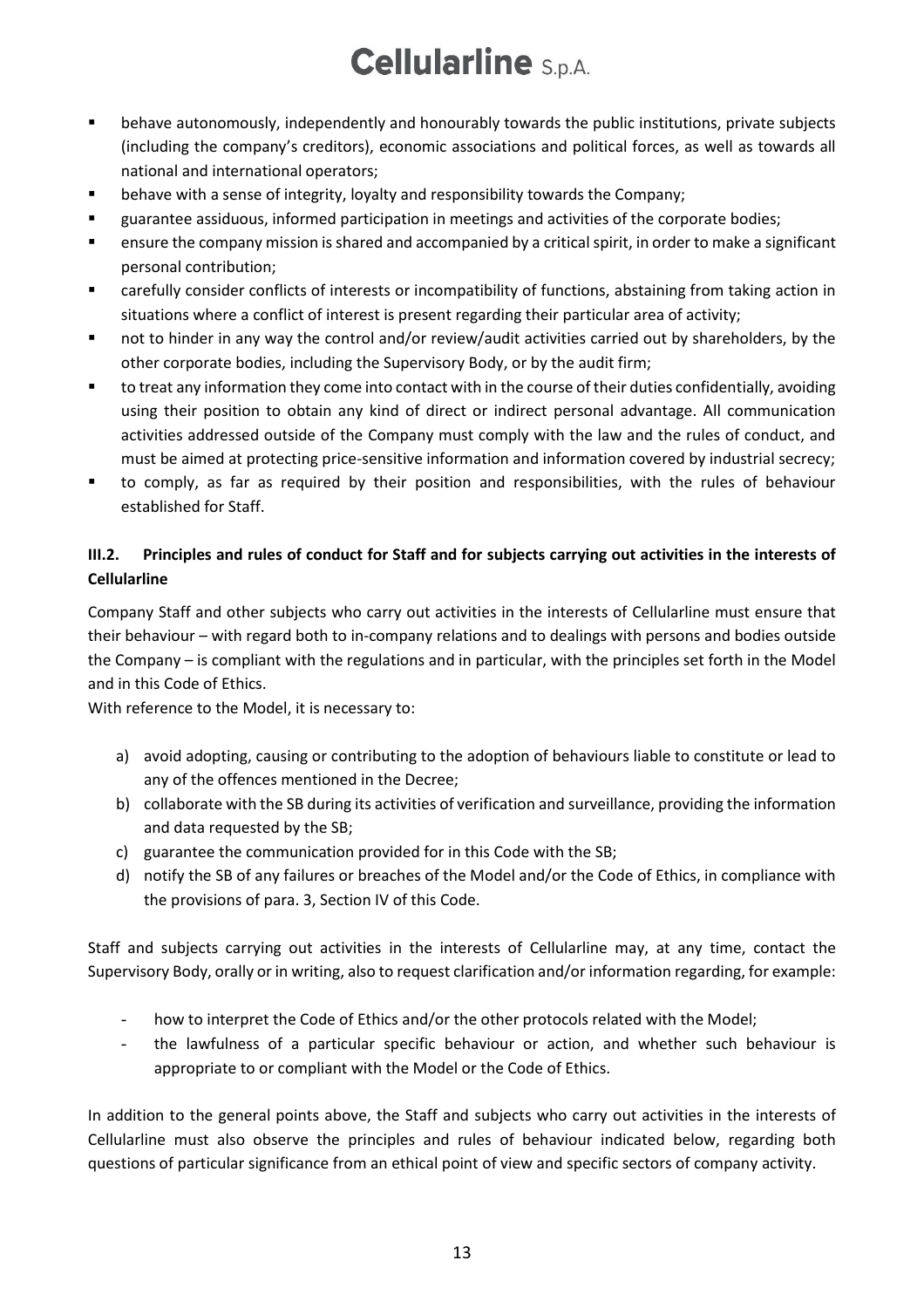#### **III.2.1. Conflict of interests**

The Staff and subjects who carry out activities in the interests of Cellularline must avoid carrying out or facilitating operations that constitute an actual or potential conflict of interests with the Company, as well as activities liable to interfere with the ability to make unbiased decisions in the best interests of the Company and in full compliance with the rules set forth in this Code.

Specifically, the Staff and subjects who carry out activities in the interests of Cellularline must not have financial interests in a supplier, competitor or client, and may not carry out any working activity from which a conflict of interests is liable to derive.

If they find themselves in a situation where there is an actual or potential conflict of interests, Staff and subjects who carry out activities in the interests of the Company must notify said circumstance to their superior and to the SB, abstaining from carrying out any operations.

#### **III.2.2. Dealings with the Public Authorities**

All dealings with subjects that may be described as Public Officers or persons in charge of providing a Public Service must be conducted in full observance of the laws and the regulations in force, as well as with the Model and the Code of Ethics, in order to ensure the Company's operations are entirely legitimate and lawful. With reference to dealings with the Public Authorities, the recipients must:

- respect, in all relationships engaged in with Public Officials, the regularity of administrative proceedings and the proper functioning of the activities of the Public Administration, with formal and substantial respect for its financial interests;
- ensure and promote, through their behaviours, the impartiality of assessment, proceedings and judgement of the Public Administration;
- always provide, in statements and/or documents and/or communications of any nature whatsoever, including electronically, intended for the Public Administration, correct, complete and truthful information and data;
- **•** refrain from requesting or accepting the promise or provision of money or other benefits as consideration for unlawful brokerage with an Italian or foreign public agent;
- **•** refrain from boasting about non-existent relationships with Italian or foreign public officials or public servants.

Within the limits indicated below, Cellularline forbids Staff and subjects who carry out activities in the interests of the Company from directly or indirectly accepting, offering or promising money, gifts, goods, services or favours (also in terms of employment opportunities or through activities, including commercial activities, directly or indirectly connected with the employee) connected with relations entertained with Public Officers or persons in charge of providing a Public Service, in order to influence their decisions, to obtain more favourable treatment, undue services, or for any other purpose, including the carrying out of acts in the course of their duties.

In particular, the following behaviours are expressly forbidden:

**•** offering gifts or other donations that may constitute forms of payment to officers or employees of the P.A., to politically exposed persons, their family members or other individuals known to be closely associated with them;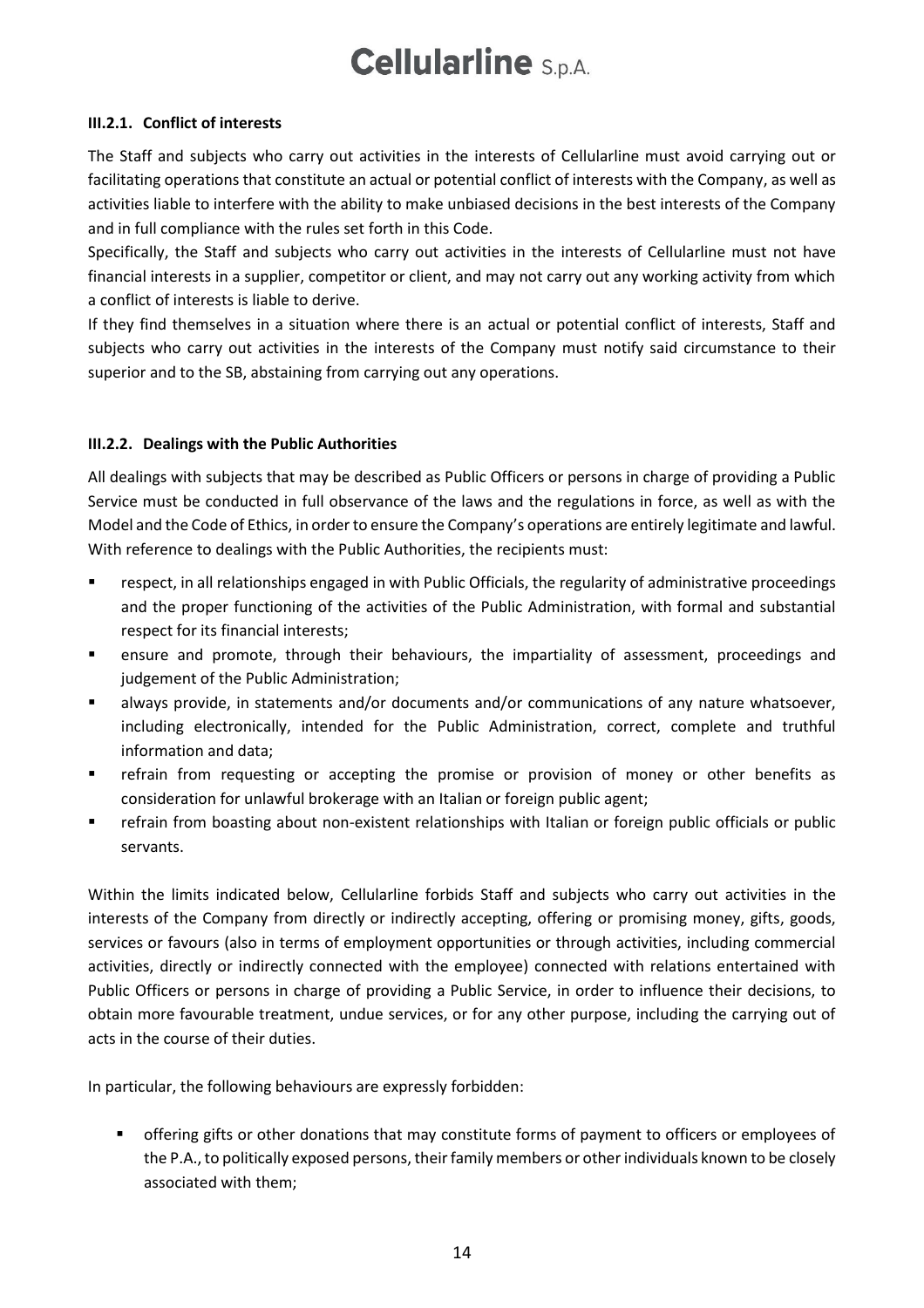- directly or indirectly make or offer payments and material benefits of any amount to public officers or persons in charge of providing a public service, to politically exposed persons, their family members or other individuals known to be closely associated with them, in order to influence or reward an act on their part and/or a failure to act on their part and/or an act not consistent with their position or role;
- accept and satisfy requests for money, favours and advantages from subjects physical or legal persons – that intend to enter into a business relationship with the Entity, or from any subject belonging to the P.A. or from politically exposed persons, their family members or other individuals known to be closely associated with them.

Acts of courtesy, gifts and the like are permitted only if they are clearly of modest value, or not liable to impact the integrity or the reputation of one of the parties, or in any case not liable to be interpreted by an impartial observer as seeking to improperly obtain an advantage.

Without prejudice to all the obligations imposed by the regulations in force, the Recipients of this Code must abstain, during business negotiations, requests or commercial relations with the Institutions, with Public Officers, with politically exposed persons, their family members or other individuals known to be closely associated with them, from the following:

- **•** offering, or in any way providing, accepting or encouraging gifts, favours or commercial practices or behaviours that are not characterised by absolute transparency, honourability and fairness, or that are in any way contrary to the regulations in force;
- examine or propose employment and/or business opportunities that may be to the personal advantage to employees of the Institutions or Public Officers;
- request or obtain confidential information liable to damage the integrity or reputation of both parties, or that constitute a breach of the public, transparent procedures activated when entertaining relations with the P.A.

When connected with the aforementioned relations, any requests for or offers of money, gifts (with the exception of those of modest value, i.e. those that may habitually be offered in the pertinent circumstances) or favours of any kind, made or received by Staff and by subjects who carry out activities in the interests of Cellularline, must be swiftly notified to superiors and to the Supervisory Body.

In the event of investigations, inspections or requests on the part of the Public Authorities, Staff and subjects who carry out activities in the interests of Cellularline must guarantee due collaboration.

### **III.2.3. Dealings with customers and suppliers**

The staff and subjects who carry out activities in the interests of Cellularline must ensure their dealings with customers (e.g. wholesalers, entities and institutions) are characterised by the utmost honourability and transparency, in compliance with the laws and regulations in force, the Model and the Code of Ethics, as well as with internal procedures and in particular those regarding dealings with customers, purchasing and selection of suppliers.

The rules of behaviour indicated above are valid, and as such must be observed, also with regard to dealings with international operators.

Suppliers will be selected also in consideration of their ability to guarantee:

observance of the Code of Ethics;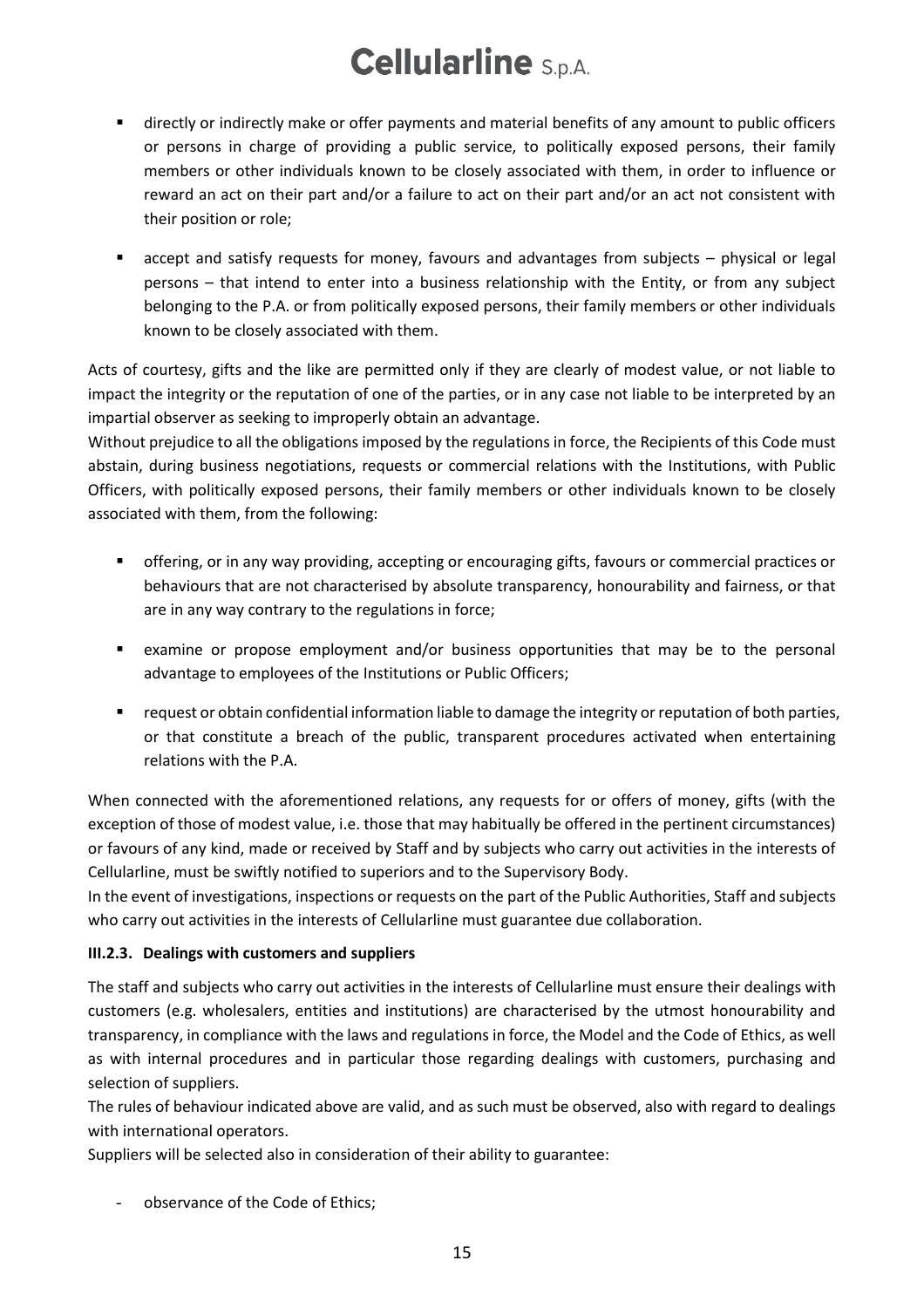- the implementation of adequate corporate quality systems, where provided for;
- the availability of suitable resources and organisational structures;
- observance of labour regulations, including those governing the employment of minors and children, workers' health and safety, trade union rights or the right to be represented by an association.

#### **III.2.4. Websites**

With regard to the websites prepared by the Company and by any company licensed to sell or in relation to distribution agreements, aimed at the public and Italian operators, they must not only comply with the requirements provided for by the pertinent regulations and laws, but must also undertake to clearly identify the sponsor, the source of all the information that appears on the website, the recipients of said information and the objectives of the website.

#### **III.2.5. Obligation of ongoing training**

In carrying out their activities on behalf of the Company or with regard to its products, Staff and subjects who act in the interests of Cellularline must always maintain a high level of professionalism. In addition, Staff must undergo constant professional training in relation to their specific skills area.

#### **III.2.6. Confidentiality**

The Staff and the subjects carrying out activities in the interests of Cellularline must exercise absolute confidentiality, also subsequent to the termination or conclusion of their working relationship, with regard to data and information they come into contact with, ensuring it is not transmitted or used for speculative purposes, either on their own part or on the part of third parties. Confidential information may be transmitted, within the Company, only to those that effectively require such information for work reasons.

#### **III.2.7. Diligence in the use of Company property**

Staff must protect and safeguard the valuables and property of the Company entrusted to them, and must contribute to safeguarding the assets of the Company, avoiding situations that may have a negative impact on the integrity and security of said assets.

In all cases, Staff must avoid using resources, property or materials of Cellularline for their own advantage or for improper purposes.

#### **III.2.8. Financial statements and other corporate documents**

The Staff and the subjects carrying out activities in the interests of Cellularline must devote particular attention to the drafting of the financial statements and other corporate documents.

For this purpose, and also in compliance with the pertinent international regulations and the principles set forth in the Confindustria Guidelines, the following must be guaranteed:

- adequate collaboration with the company departments entrusted with drafting the corporate documents;
- complete, clear, accurate data and information;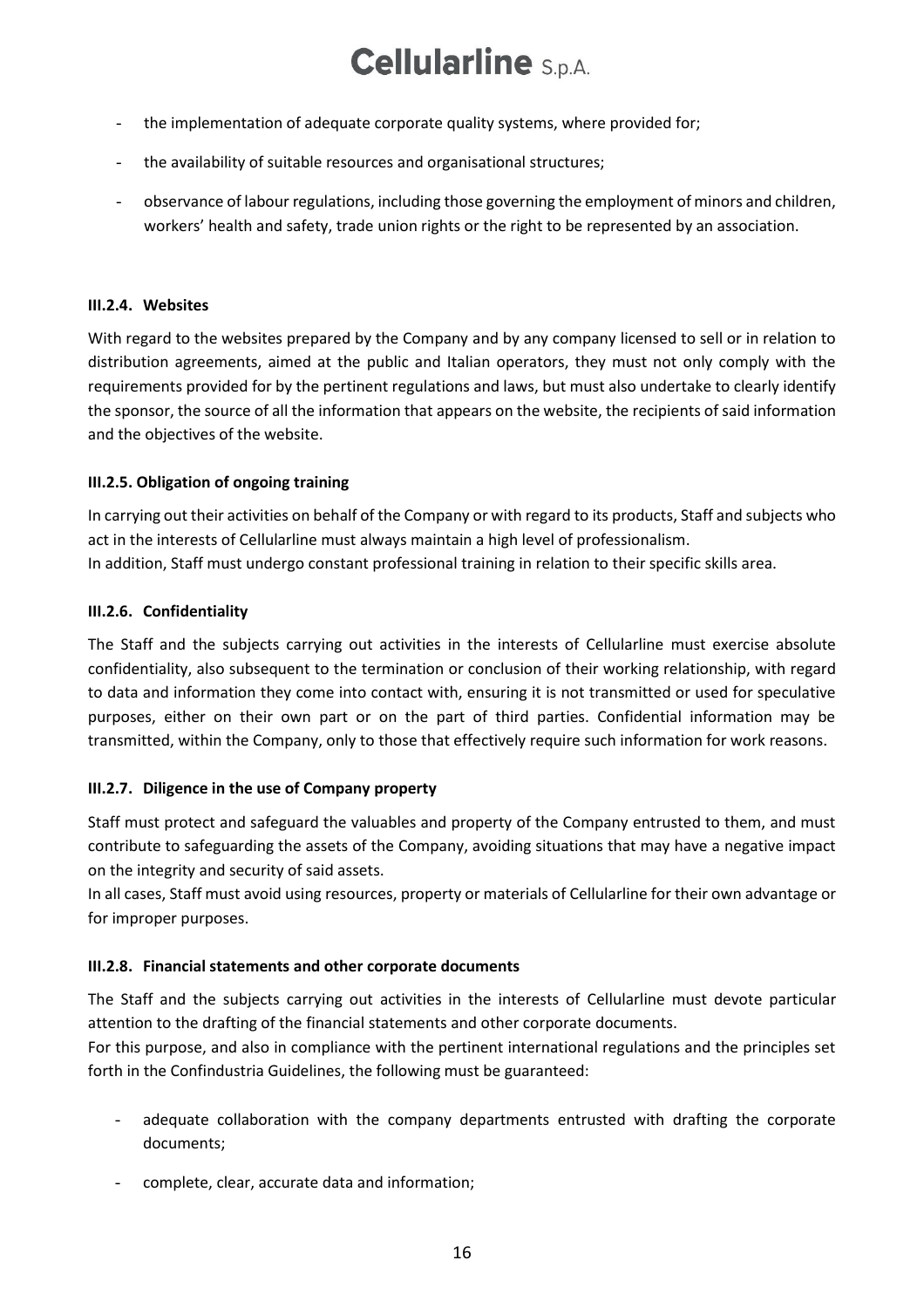- observance of the principles governing the compilation of accounting documents.

All the operations carried out must be inspired by the following principles:

- proper governance;
- complete, transparent information;
- substantial and formal lawfulness;
- clear, authentic accounts in accordance with the regulations in force and internal procedures.

The Company demands that all entries in the financial statements – for example payables, stocks, equity investments and charges - must unconditionally comply with all the regulations in force concerning the formation and evaluation of the financial statements. The Company thus prevents the creation of false, incomplete or misleading records, and takes care to avoid the creation of secret or unregistered funds, or funds deposited in personal accounts, or the issue of invoices for non-existent operations.

The documents attesting the keeping of accounting records must allow a clear reconstruction of accounting operations so that any error can be identified.

Internal company procedures govern all financial operations and transactions, including the reimbursement of expenses to employees and/or external collaborators of various kinds and/or professionals. With regard to the financial resources employed or to be employed, these procedures must make it possible to ensure said transactions and operations are lawful, authorised, coherent and consistent, and that they have been correctly registered and verified.

#### **III.2.9. Health and safety in the workplace**

With regard to health and safety in the workplace, the Company Staff must, in particular:

- a) take care of their own health and safety and that of the other people in the workplace that may be affected by their actions or failure to act, in accordance with the training and instructions received and resources provided by the employer;
- b) contribute, together with the employer, the management and the persons in charge, to comply with the obligations established with regard to health and safety in the workplace;
- c) observe the instructions given by the employer, the managers and the persons in charge, in order to guarantee collective and individual protection;
- d) correctly use working equipment, hazardous substances and preparations and means of transport, as well as safety devices;
- e) appropriately use the protection equipment provided;
- f) immediately inform the employer, manager or person in charge of any faults in the resources and devices indicated at letters d) and e), and of any danger of which they may become aware, taking direct action, in the event of an emergency, within the limits of their skills and possibilities, and without prejudice to the obligation stated at letter g) below, to eliminate or limit situations of serious, immediate danger, informing the workers' safety representative;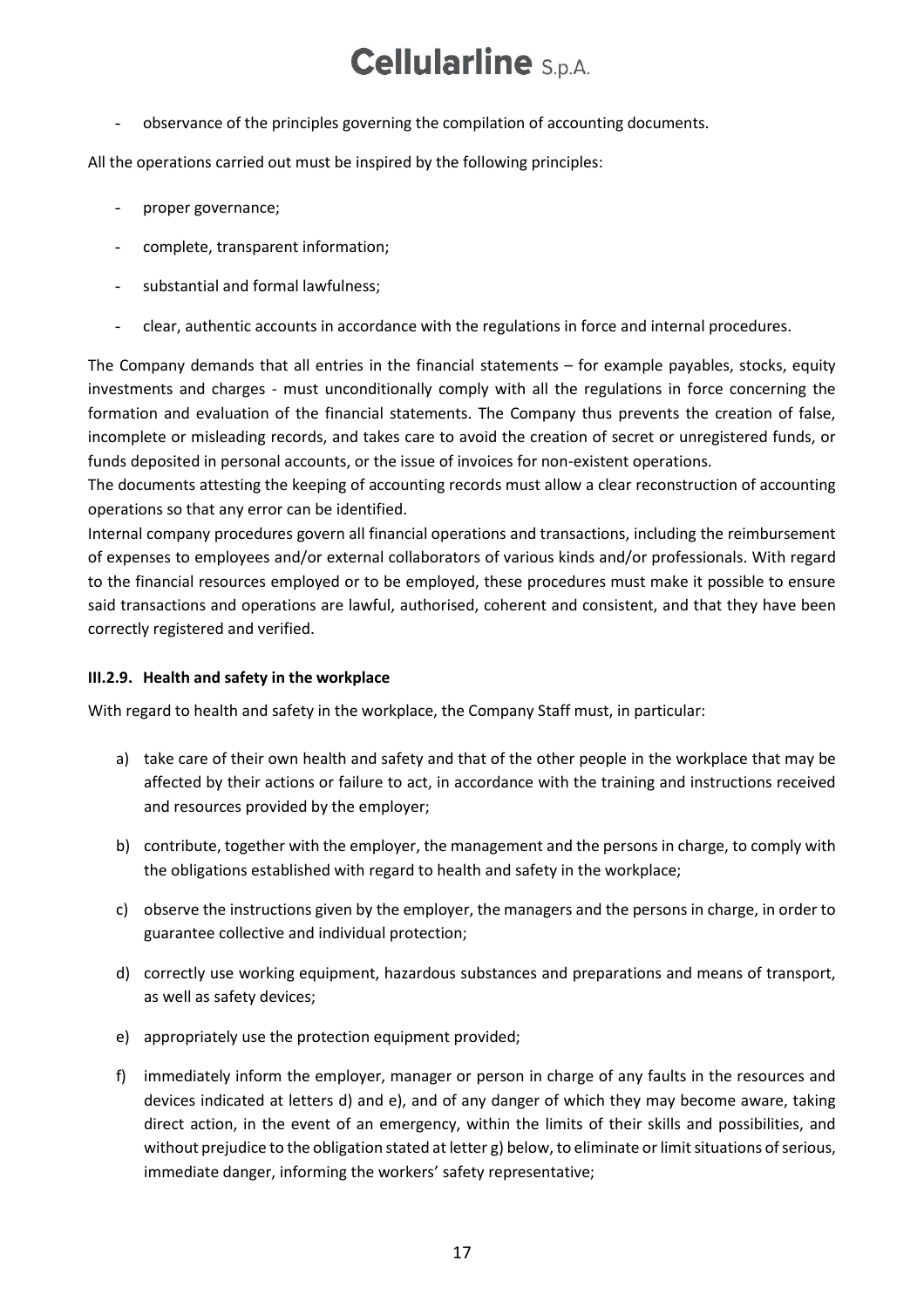- g) not remove or make changes to safety, signalling and control equipment, unless authorised to do so;
- h) take care of the individual protection equipment provided, without making any changes thereto on their own initiative, and notifying any defects or faults to the employer, manager or person in charge;
- i) not, on their own initiative, carry out any operations or manoeuvres they have not been entrusted with, or that are liable to place their own safety or that of others at risk;
- j) take part in training programmes organised by the employer;
- k) undergo the health checks provided for by the regulations in force or ordered by the doctor responsible.

#### **III.2.10. Anti-money laundering/handling of stolen goods**

The Staff and subjects who work for any company licensed to sell or in relation to a distribution agreement must adopt all the measures and take all the appropriate precautions to guarantee transparency and honourability with regard to commercial transactions.

Specifically, compulsory measures include the following:

- tasks entrusted to any service companies and/or physical persons taking care of the economic/financial interests of the Company must be set out in writing, with an indication of the contents and the economic conditions agreed upon.
- the competent departments must exercise control over the regular settlement of payments to all parties, also by checking that the subject an order is made out to is effectively the subject who collects payment for the order.
- control must be exercised over the financial flows regarding dealings (intra-group payments/operations) with Group companies;
- the minimum requisites must be scrupulously complied with and requested for the purpose of selecting the subjects offering the goods and/or services the Company intends to purchase;
- criteria must be established for evaluating offers;
- with reference to the commercial/professional reliability of suppliers and partners, all the necessary information must be requested and obtained;
- in the event agreements/joint ventures are entered into for the purpose of making investments, maximum transparency must be guaranteed.

#### **III.2.11. Use of IT systems**

In carrying out their professional activities, Staff and subjects who carry out activities in the interests of Cellularline (or promote its products), must use IT and electronic tools and services in strict compliance with the pertinent regulations in force (especially with regard to IT crime, IT security, personal data protection and copyrights) and with internal procedures.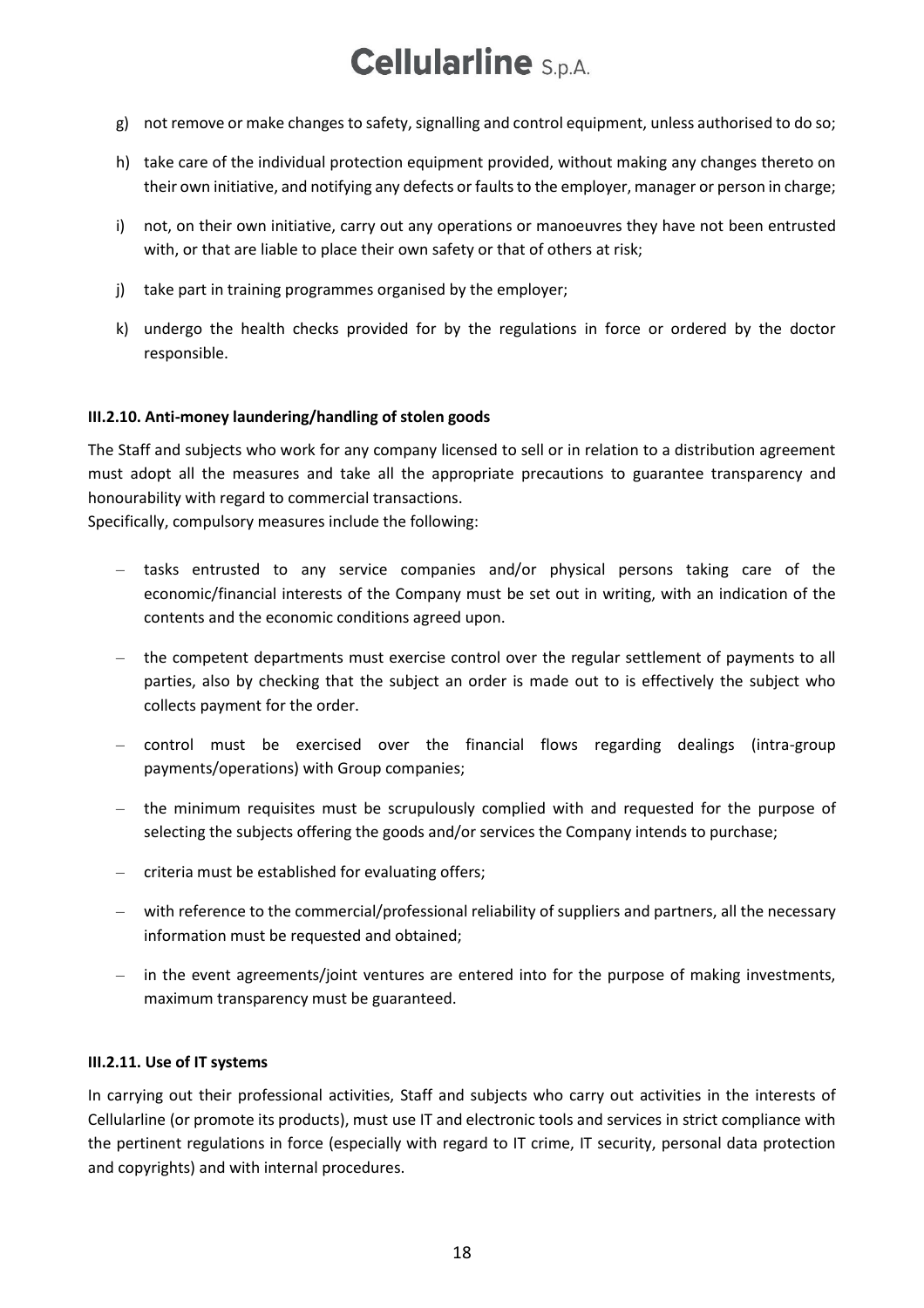Specifically, the Recipients must:

- ensure and promote the integrity and safeguarding of data and information, guaranteeing individual data and information access privileges consistent with each person's role and responsibilities;
- use the company IT system and the relative operating assets exclusively for the purposes and within the limits defined by the Company in relation to the specific activity of each.

And furthermore, the following are prohibited for recipients:

- unlawfully access IT or electronic systems;
- possess or transmit access codes for IT or electronic systems without authorisation;
- transmit or transfer IT equipment, devices or programs designed to cause damage or interruptions to an IT or electronic system;
- intercept, impede or unlawfully interrupt IT or electronic communications;
- cause damage to information, data and IT programs and IT or electronic systems.

Staff and subjects who carry out activities in the interests of Cellularline cannot upload unauthorised or loaned software to company systems and are forbidden to make unauthorised copies of licensed programs for their own use, or for the use of the company or third parties.

Staff and subjects who carry out activities in the interests of Cellularline must use the computers and the IT tools provided by the Company for company purposes only; the Company therefore reserves the right to verify the content of said computers and the proper use of the IT tools, in compliance with company procedures.

Staff and subjects who carry out activities in the interests of Cellularline (or promote its products) must also use the e-mail account provided by the Company for professional reasons, and must not use language that is inappropriate or not in keeping with the style of the Company.

#### **III.2.12. Respect for the environment**

In carrying out their duties for the Company, Staff must consider that the need to protect the environment must always take precedence over any economic considerations. In addition, Staff must:

- $\triangleright$  contribute, as far as they are responsible, to comply with the obligations provided for to protect the environment;
- ➢ always carefully consider the effects of their actions with regard to possible damage to the environment;
- $\triangleright$  in keeping with their training and experience and with the instructions and resources provided by the employer, refrain from reckless behaviour liable to cause damage to the environment;
- $\triangleright$  abstain from carrying out operations or manoeuvres on their own initiative that are not part of their duties or that may be likely to cause damage to the environment;
- $\triangleright$  adopt the measure provided for by the procedures aimed at limiting the production and harmful nature of waste;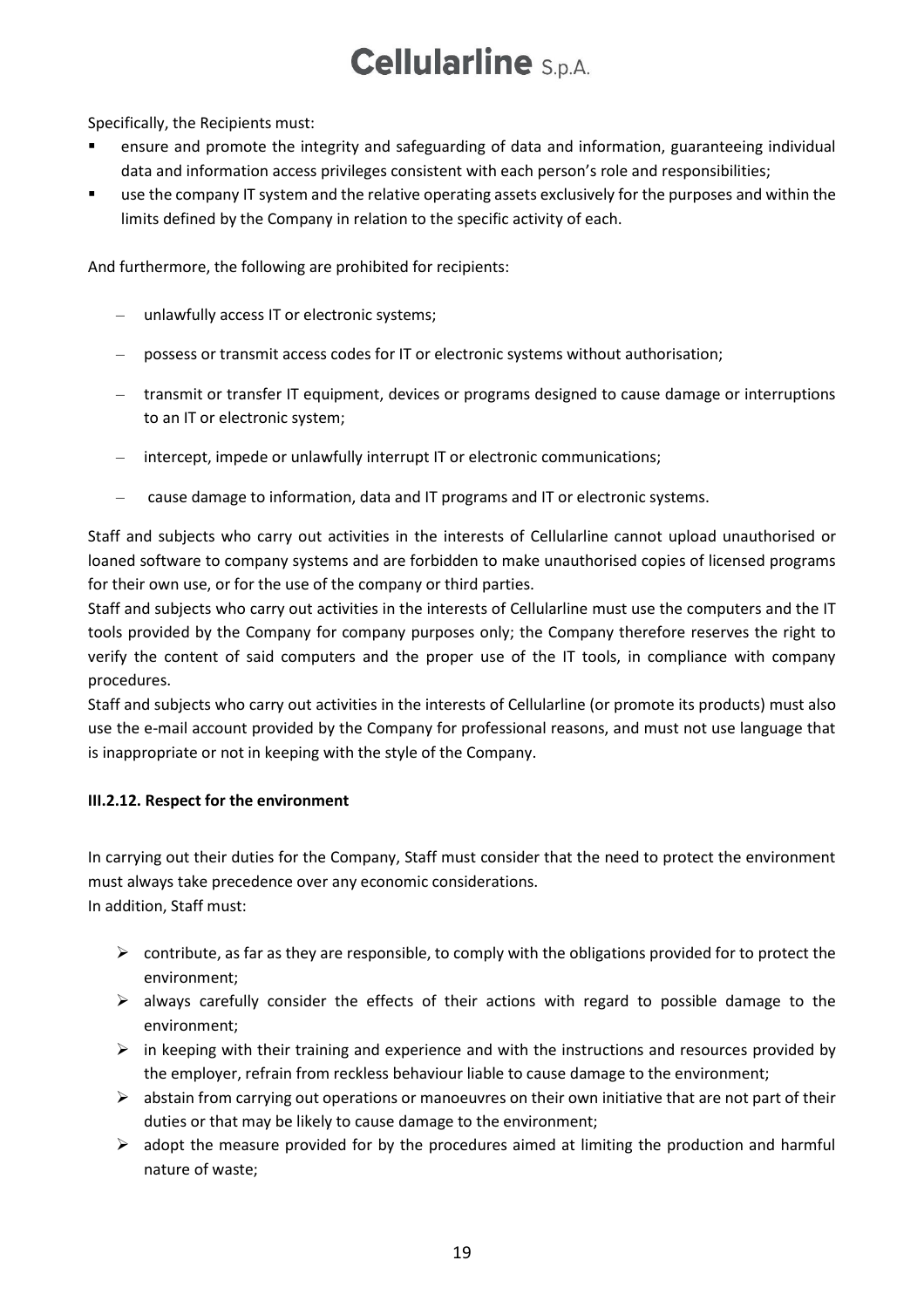- $\triangleright$  guarantee the protection of the soil and subsoil, the preservation of the land and the protection of surface water, sea water and groundwater;
- ➢ take all the established precautions necessary to cut air pollution to a minimum and to keep emissions below the limits set by the law;
- $\triangleright$  comply with the procedures aimed at preventing environmental emergencies, in order to limit the damage should such emergencies occur.

### **III.2.13. Dealings with private subjects**

Staff are strictly forbidden from engaging in any form of instigation, promise, dation or offer of any money or other direct or indirect benefits of any kind to private subjects (subjects, customers, commercial partners, consultants, etc.) to carry out (or fail to carry out) actions in the course of their duties in breach of their professional or loyalty obligations, for the purpose of obtaining an advantage of any kind for the Company and/or for themselves and/or for third parties, whether said actions are actually carried out or not.

Likewise, it is forbidden to accept money or other benefits, of a financial or any other nature, for the Company and/or for themselves and/or for third parties with the intention to influence the carrying out of an action as part of their duties.

Gifts of a modest value may be offered/acceptance in compliance with company procedures.

#### **III.2. 14. Safeguarding the capital of the Company and its creditors**

In compliance with the Italian regulations observed by the Company, the Corporate Bodies, Management, Employees and external Collaborators must:

- maintain an honourable, transparent and collaborative conduct, in compliance with laws, regulations and internal procedures, in all activities carried out to draft the financial statements and other corporate communications provided for by law and aimed at shareholders or the public, in order to provide truthful, correct information on the economic, equity and financial situation of the Company;
- strictly observe the regulations established by law to protect the integrity and existence of the company's capital (e.g. mergers, spin-offs, acquisitions of companies, distribution of profits and reserves) and always act in compliance with the company's internal procedures, which are founded on said regulations, in order not to damage the guarantees of creditors or third parties' general;
- carry out any liquidation operations of the Company in such a way as to put the interests of the Company's creditors first; it is therefore forbidden to take company assets from creditors by distributing them among shareholders before payment has been made to the creditors so entitled, or to set aside the sums necessary to pay them.

In addition, Cellularline guarantees the regular functioning of its corporate bodies, ensuring and facilitating all the forms of control over company management provided for by the law, as well as the proper and unrestricted adoption of the decisions taken by the shareholders' meeting; the Company therefore imposes strict compliance with its internal procedures established for this purpose and/or the adoption of behaviours consistent with said principles.

Specifically, with reference to the drafting of the financial statements, Cellularline considers that truthful, accurate, transparent accounting, financial statements, reports and other corporate communications provided for by the law and aimed at shareholders or the public are essential to conducting business appropriately and guaranteeing fair competition. This requires the validity, accuracy and completeness of basic information to be examined carefully before it is recorded in the accounts.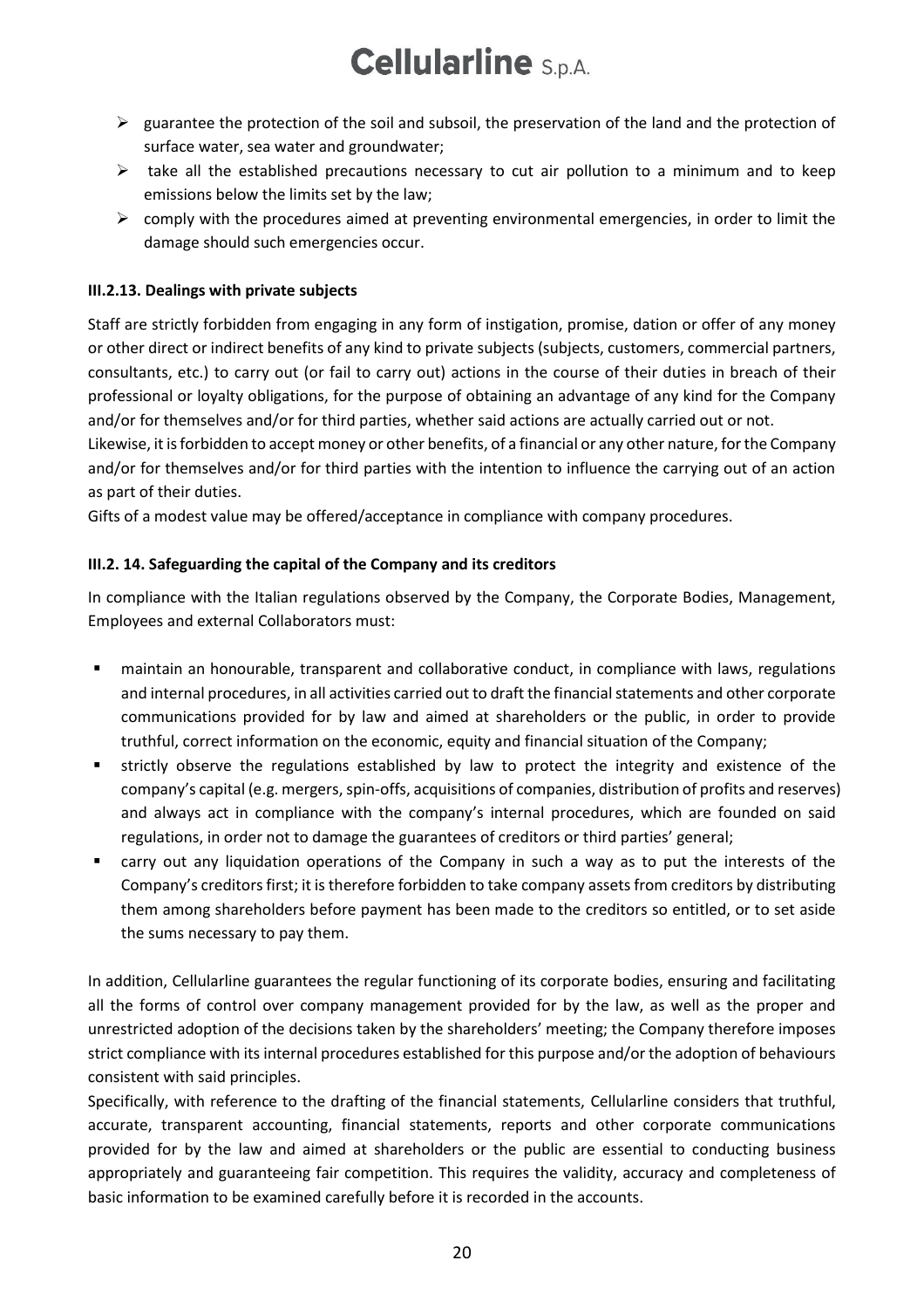Consequently, it is not permitted to conceal information, or to present economic, equity or financial data in an incomplete or misleading way on the part of the management or of subjects under their direction and control. Therefore, all collaborators, both internal and external, employed in producing, processing or recording such information are responsible for the transparency of the Company's accounts and financial statements. All operations of significance for the Company's economic and financial situation or assets and liabilities must be adequately recorded, and all records must be supported by the pertinent documentation, so that checks may be carried out at any time to demonstrate the characteristics of and reasons for said operations and to identify who they were authorised, carried out, recorded and verified by.

For each operation, adequate supporting documentation of the activity carried out is filed, so as to allow for:

- simple recording in the accountings;
- the identification of the various levels of responsibility;
- an accurate reconstruction of the operation, also in order to limit the possibility of errors of interpretation.

The Company demands dedication from Staff to ensure that the actions and operations carried out in the course of their activity can be shown correctly in the accounts in a timely manner.

Each transaction recorded must reflect exactly what is contained in the supporting documentation.

Any instances of negligence, omission or falsification employees come to know of must be promptly notified to the SB.

### **III.3. Principles and rules of conduct for Third-Party Recipients**

As well as to the members of the Corporate Bodies and the Staff, this Code of Ethics also applies to Third-Party Recipients, i.e. subjects, external to the Company, that operate, directly or indirectly, on behalf of Cellularline (including, but not limited to, agents, collaborators of any kind, consultants, suppliers, commercial partners and distributors).

Third-Party Recipients are therefore obliged to comply with the measures set forth in the Model and in this Code, and specifically – within the limits of their tasks and responsibilities – with the reference ethical principles (cf. Section II) and the rules of conduct established for the Staff of the Company (cf. Sect. III, para. 2).

In the event of failure to undertake to comply with the regulations contained in this Code of Ethics, the Company will not conclude and/or continue any dealing with Third-Party Recipients. To this end, letters of appointment and/or negotiating agreements must contain specific clauses designed to confirm the obligation of the part of Third-Party Recipients to comply in full with this Code, and in the event of a breach thereof, to instruct said Third-Party Recipients to comply with the Model, to apply a penalty or to terminate the contractual relationship.

For contractual relationships already in existence when the Code of Ethics comes into force, the Company will have the Third-Party recipient sign a specific supplementary agreement with the content indicated above.

### **III.4. Obligations of notification to the Supervisory Body**

Recipients must provide timely notification to the Supervisory Body in the event they become aware of a breach, or a potential breach, within the context of the Company's activities, of rules, laws or regulations, of the Model, the Code of Ethics and internal procedures.

In all cases, the SB must be immediately informed of any information: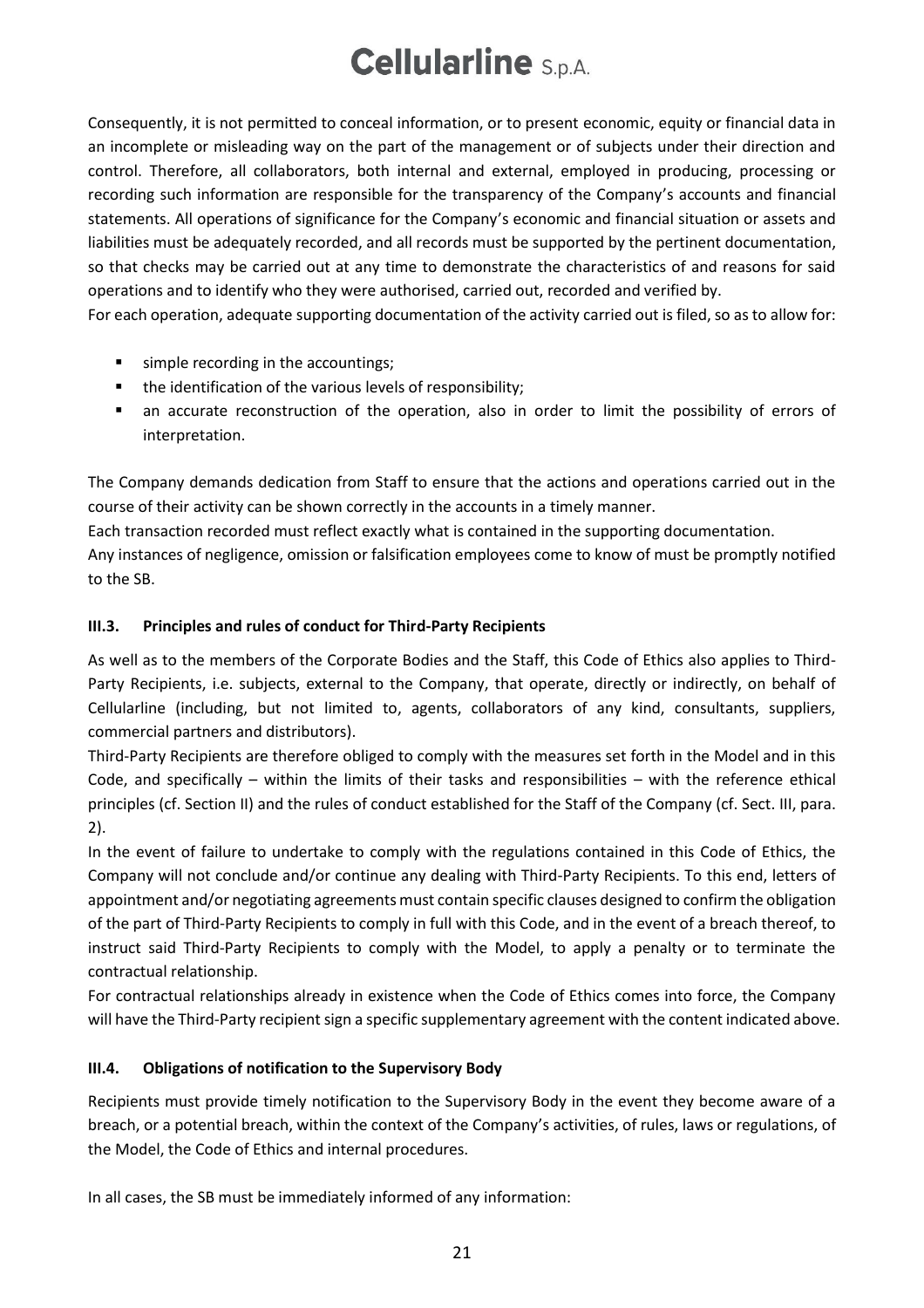- I. that may be related to breaches, even potential breaches, of the Model, including but not limited to:
	- a) any orders received from a superior and considered to be in contrast with the law, internal regulations, or the Model;
	- b) any requests for or offers of money, gifts (exceeding modest value) or other benefits from, or destined for, public officers or persons in charge of a public service, and/or private subjects;
	- c) any significant departures from the budget, or anomalies with regard to spending that emerge following the analysis report carried out by the Management Control body;
	- d) any proceedings and/or communications received from the criminal investigation police or any other authority indicating that investigations are under way directly or indirectly regarding the Company, its employees or the members of the corporate bodies;
	- e) requests for legal assistance presented by employees pursuant to the national collective labour agreement, in the event of criminal action being brought against them regarding activities carried out in the interest of Cellularline;
	- f) information regarding disciplinary proceedings under way and any sanctions applied, or the reason for the case being dismissed;
	- g) any notification that has not been responded to in a timely manner by the competent departments, concerning shortcomings or inadequacies with regard to workplaces, or to working equipment or protection devices provided by the Company, or any other situation that may present a danger connected with health and safety in the workplace;
	- h) any injuries or illnesses resulting in inability to attend to ordinary duties for a period of at least forty days;
	- i) any breach or potential breach of environmental regulations or of the specific procedures regarding the environment established by the Company;
	- j) any communication from the Board of Auditors regarding aspects that might indicate a lack of internal controls;
	- k) information regarding the existence of an actual or potential conflict of interests with the Company.
- II. regarding the activity of the Company that may be of importance with regard to the carrying out on the part of the SB of the duties assigned to it, including, but not limited to:
	- a) information regarding changes to the current organisational aspects or company procedures and updates to the system of powers and proxies;
	- b) decisions regarding requests for granting and use of public funding;
	- c) periodic reports on health and safety in the workplace;
	- d) the yearly financial reports, notes to the reports and the assets and liabilities of the Company;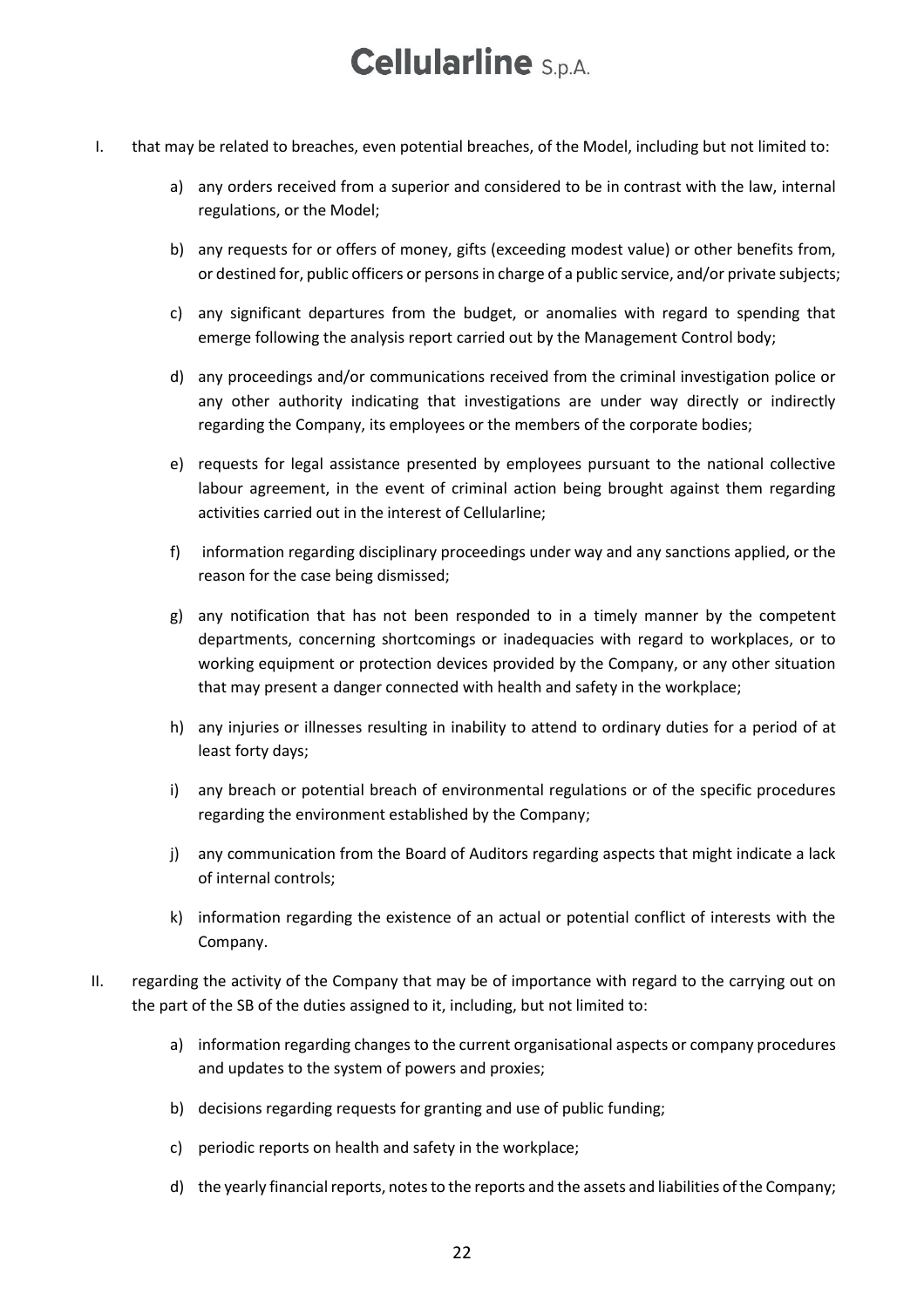- e) any extraordinary corporate transactions of the Company;
- f) the reports on inspections carried out by the control bodies;
- g) the outcomes of all Internal Audits.

The SB, in the course of its control activities, must ensure that the subjects involved are not subject to retaliation or discrimination and are not penalised in any way. Confidentiality must therefore be guaranteed for subjects who notify any of the above, without prejudice to any legal obligations.

In order to facilitate notifications to the SB on the part of subjects who may become aware of breaches, or potential breaches, of the Model, the Company must activate the appropriate communication channels for this purpose, and specifically, a specific e-mail address[: organismodivigilanza@cellularline.com.](mailto:organismodivigilanza@cellularline.com) Notifications may also be sent in writing, also anonymously, to: Supervisory Body c/o Cellularline S.p.A., Via Lambrakis no. 1/A, 42122 Reggio Emilia.

In all cases, the SB will take care to ensure that the person sending the notification, if actually or potentially identified, is not subject to reprisal or discrimination or penalised in any way, guaranteeing confidentiality (without prejudice to any legal obligations that require otherwise).

### <span id="page-22-0"></span>**IV) COMMUNICATION AND DISTRIBUTION OF THE CODE OF ETHICS. IMPLEMENTATION AND VERIFICATION OF OBSERVANCE OF THE CODE.**

### **IV. 1. Communication and Distribution of the Code of Ethics:**

The Company undertakes to guarantee the Code of Ethics is regularly distributed inside and outside of the Company.

With particular reference to the Corporate Bodies and the Staff, Cellularline guarantees:

- the distribution of the Code of Ethics to all members of the Corporate Bodies and all the Staff;
- the posting of the Code in a place accessible to all on the company premises;
- help with the interpretation of the measures contained in the Code and any clarification required;
- the devising of systems to verify the effective observance of the Code of Ethics.

The SB, which is responsible for verifying the effective implementation of the Model, organises and monitors training on the principles of the Code of Ethics, structured differently and differentiated depending on the position held and the responsibilities assigned to the resources concerned. Training will be more intense and aspects will be studied in greater depth by subjects defined as "high-level" in the Decree, and for those operating in the so-called "risk areas", pursuant to the Model.

With particular reference to Third-Party Recipients and any other subjects the Company engages with, the Company shall also:

- inform said subjects regarding the commitments and obligations opposed by the Code of Ethics, by providing them with a copy of the Code;
- distribute the Code using the Company's IT systems;